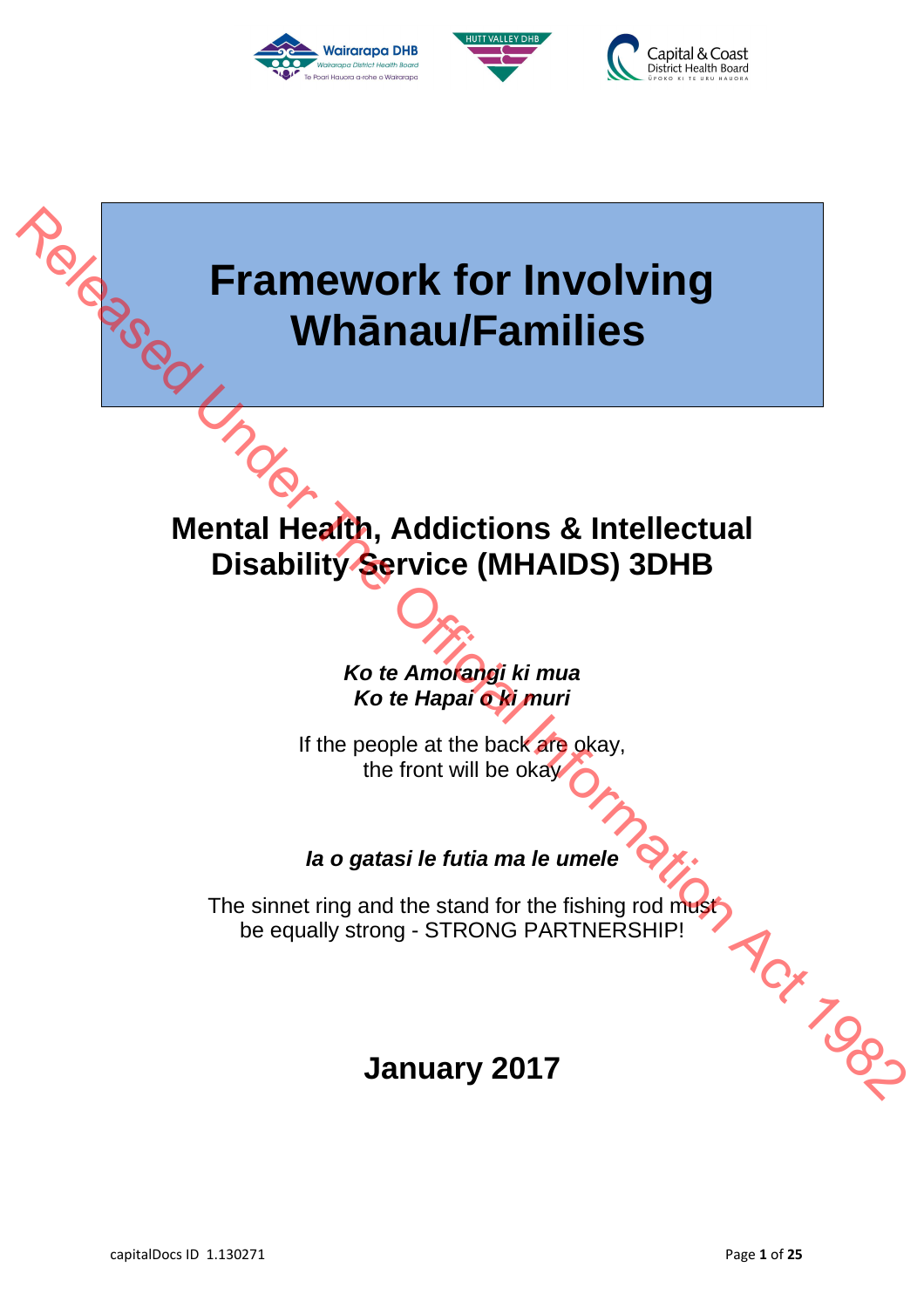





#### **Introduction**

There is increasing evidence that well-being and outcomes for people using mental health services and their whānau/family are greatly enhanced when the latter are involved with their whānau/family member's care  $1.2$ . Whanau/family offer a unique perspective and often have both an historical and intimate knowledge of their family member's health, behaviour and well-being. This knowledge helps to inform the clinical assessment and the development and review of the Partnership (treatment) Plan.

Within the Mental Health, Addictions and Intellectual Disability Service (MHAIDS) staff are required to work with whānau/family, encouraging and supporting them to participate in the recovery of their family member. This includes sharing information, involvement in care planning, decision-making and evaluation; and providing education and support, where required. Wherever possible, whānau/family will be involved at each stage of the person's pathway through the service. wish the Montenburgh contribute the plane of the material information of the material Information  $\theta$  of  $\theta$  of  $\theta$  of  $\theta$  of  $\theta$  of  $\theta$  of  $\theta$  of  $\theta$  of  $\theta$  of  $\theta$  of  $\theta$  of  $\theta$  of  $\theta$  of  $\theta$  of  $\theta$  of  $\theta$ 

NB This document is aligned to the MHAIDS Client Pathway (pending) and Whānau/Family Participation Policy thus should be read in conjunction with these documents. The term 'person' is used to refer to an individual using the mental health, addiction or intellectual disability service.

#### **Purpose**

MHAIDS 3DHB values and respects the vital role, knowledge and expertise that whānau/family bring. The purpose of this document is to provide a framework to ensure whānau/family inclusive practice in order to achieve positive health outcomes for both the person and their whānau/family.

#### **Definition**

#### **Whānau/Family**

MHAIDS 3DHB has adopted the following definition as recommended by the Ministry of Health<sup>2</sup>:

**'**A set of relationships a patient or proposed patient defines as whānau/family. It is not limited to relationships based on blood ties, and may include:

- the spouse or partner of the patient or proposed patient
- relatives of the patient or proposed patient
- a mixture of relatives, friends and others in a support network
- only non-relatives of the patient or proposed patient<sup>3</sup>.

NB Notwithstanding the definitions recommended, a competent patient may decide who their whānau/family is.

#### **Key principles**

The following key principles underpin this framework.

- A person has the right to decide how they wish their whānau/family to be involved in their care. The extent to which whānau/family are involved will be determined by the person and should be reviewed regularly.
- Whānau/family provide unique expertise due to their knowledge of their family member, thus play an essential role in the process of recovery and relapse prevention. For Māori and Pacific families, consideration should be given to the wider involvement of hapū, iwi or fanau if more expertise is needed.
- A three-way partnership between the person, their identified whānau/family and mental health and addictions staff greatly enhances the process of recovery.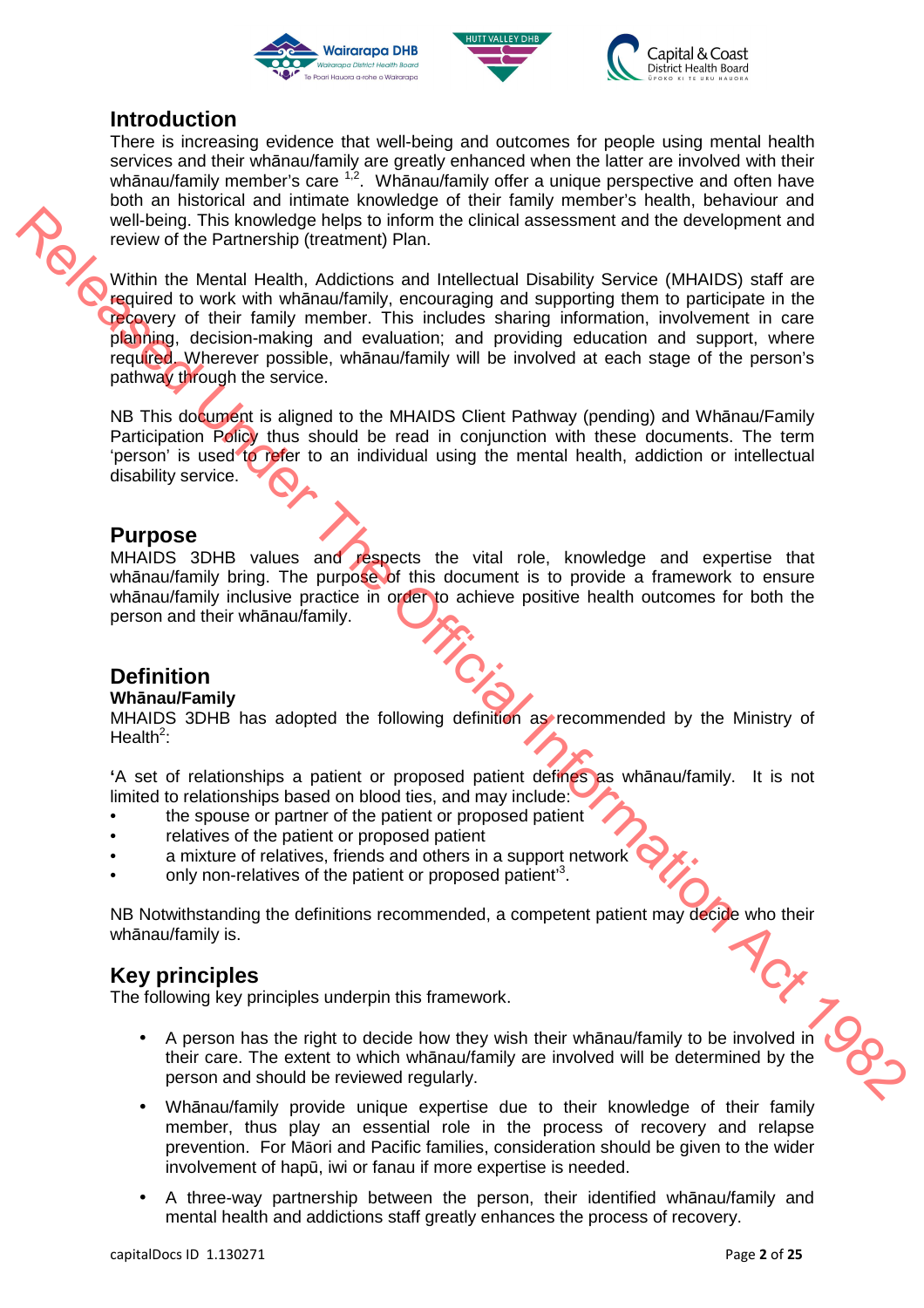



- Whānau/family have distinct and separate needs from the person using MHAIDS, and their own rights.
- Clear and open communication and the sharing of information is critical to ensuring quality care.
- Consultation, cooperation, mutual respect, equality, the sharing of complementary resources and skills, and clarity of expectations are key to developing effective working relationships between mental health staff and whānau/family.<sup>3</sup>
- The expertise of culturally specific services will be accessed, where required.
- The relationship between mental health services and whānau/family is affected by a range of legislation including the Privacy Act, 1993 and the Mental Health (Compulsory Assessment and Treatment) Act, 1992.
- The nature of whanau/family involvement may change during the course of a person's pathway through services e.g. as consent is given or withdrawn; however, the aim is to stay involved with whanau/family and ensure their support needs are met.

#### **Framework for Involving Whānau/Family**

Unlike a person using MHAIDS, there is no clear pathway through services for whānau/family. Each whānau/family has unique needs and experiences thus the response of staff should be tailored accordingly.

The following framework<sup>3</sup> has been adopted by MHAIDS to assist staff to work effectively in partnership with whānau/family.

The framework reflects the dynamic nature of the working relationships between staff and whānau/family. Each aspect is part of an ongoing cycle. Feedback received at any one point may help to inform the actions required in other aspects.

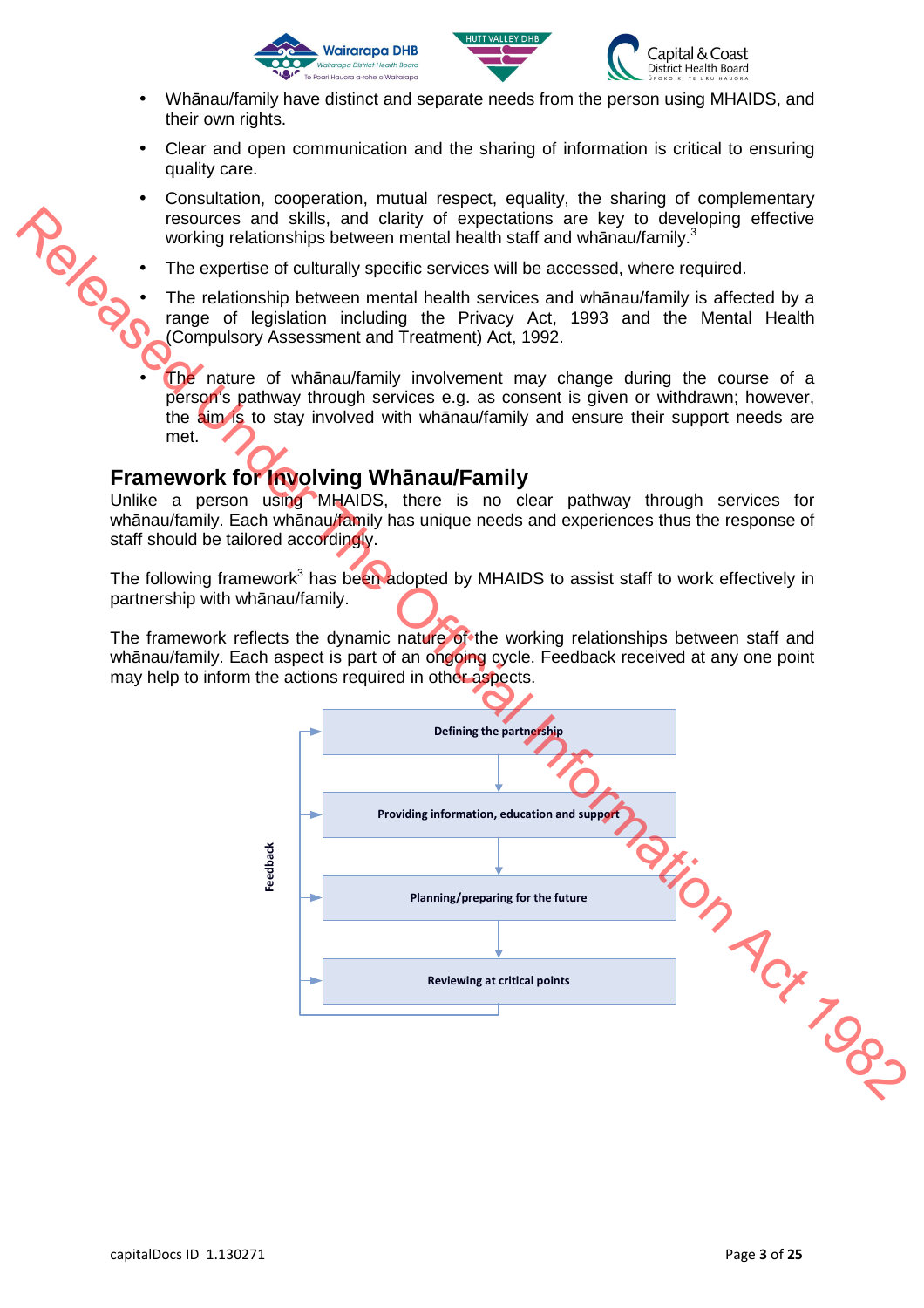





#### **1.0 Defining the Partnership**



- 1.1 At the earliest opportunity, staff will work with the person to identify whānau/family; including whether they are parents and any children for whom they are responsible for providing care to. They will seek to gain an understanding of how whānau/family member(s) are involved in the person's life and how they would like for them to be involved in their care and treatment. This information will be recorded in the clinical file.
- 1.2 The support of cultural advisors and kaimanaaki will be sought, where appropriate, to help facilitate the process of identifying whanau/family and enable safe and effective working practices. Any person working with Maori is required to make enquiries into their heritage and family links<sup>4</sup>. Guidance on working with Pasifika people and their fanau is also available through Te Pou<sup>5</sup>.

#### **Consent**

- 1.3 The person will be informed of their right to privacy and confidentiality.
- 1.4 The person's consent must be obtained and recorded in the clinical file prior to disclosing healthcare information to whānau/family. (Informed consent must be obtained in accordance with the DHB's Informed Consent Policy - see appendix 1 for flowchart of information sharing process.)

NB An exception to this is under section 7a of the Mental Health (Compulsory Assessment and Treatment) Act 1992 which requires mental health services to consult with whānau/family during the compulsory assessment and treatment process unless it is not in the best interests of the person or it is not reasonably practicable. In order to decide whether whānau/family consultation is in the person's best interests the clinician must first consult with the person.

- 1.5 Any parameters for the disclosure of information will be discussed, determined and documented.
- 1.6 The person can refuse consent for staff to share their healthcare information with their whānau/family subject to any exceptions provided for in the Health Information Privacy Code, 1994 and the Mental Health (Compulsory Assessment and Treatment) Act 1992.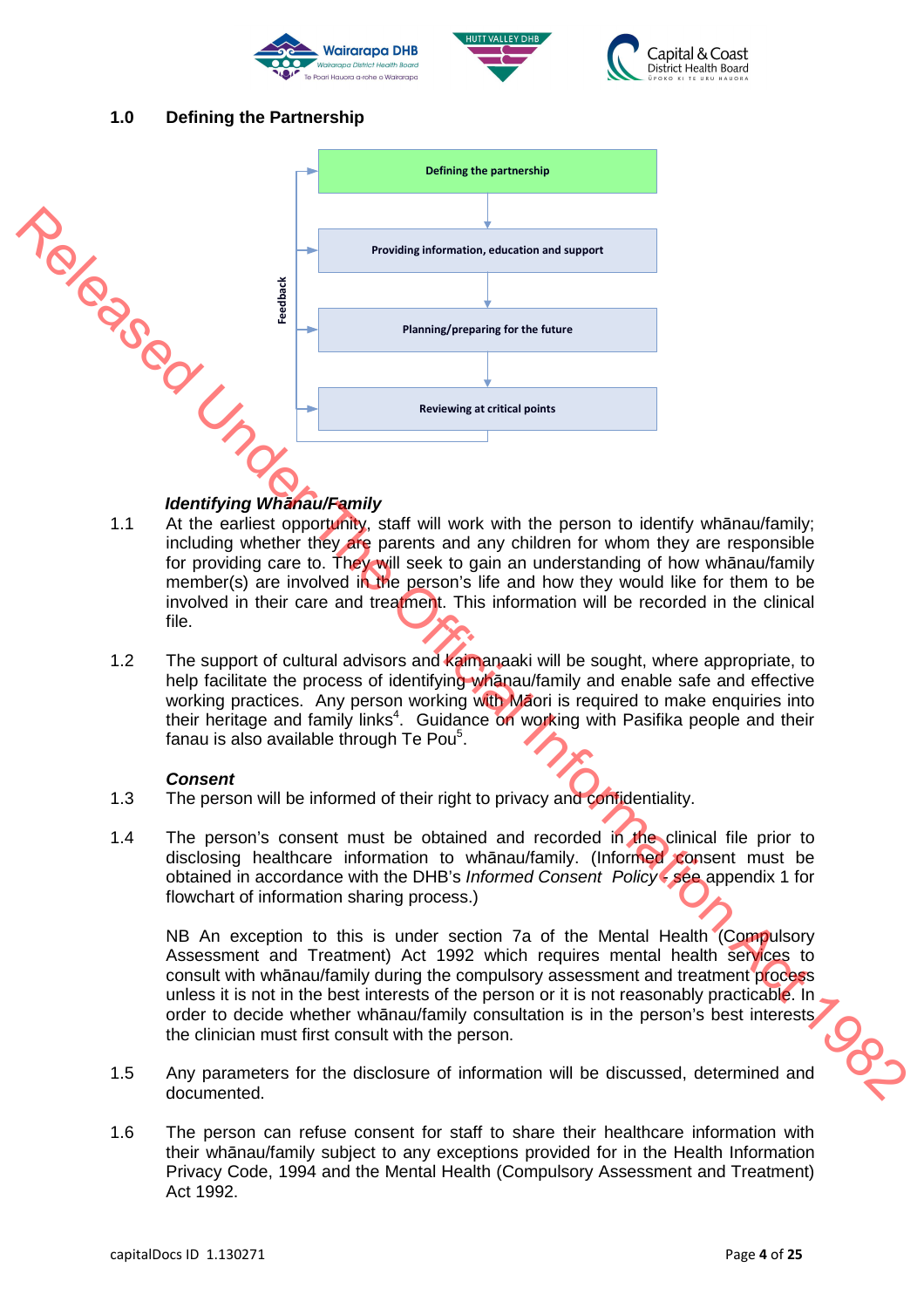



- 1.7 If a person refuses the involvement of whānau/family, the issue will be sensitively explored by the clinical team and the benefits of family involvement discussed, where appropriate.
- 1.8 If a person declines the involvement of whānau/family or permits only limited involvement this will be revisited regularly to establish whether the person maintains this view and to encourage greater involvement as appropriate.
- 1.9 The person will be made aware that they can revoke their consent at any time.
- 1.10 Where a person is unable to give informed consent, clinicians will check to see if a current, valid advance directive is in place which records how whānau/family are to be involved.
	- 1.11 Regardless of whether consent is given by a person, whānau/family still have a right to be heard and can provide information and history to staff without staff breaching confidentiality.
	- 1.12 In the absence of consent, certain information may be provided to whānau/family.

#### **Introduction to Wh***ā***nau/Family**

- 1.13 Staff will be responsive to the language, cultural and spiritual needs of whānau/family for example conducting karakia, giving and responding to a mihi, identifying the lead person in the fanau who speaks on behalf of them. Kaumatua and interpreters will be used, where required.
- 1.14 Staff will introduce themselves to whanau/family and explain their role and responsibilities in relation to the person. Whānau/family will be informed of their rights and the supports available to them in the community.
- 1.15 The name and details of a contact person will be provided to whānau/family; this will usually be the care manager (community services), keyworker or social worker (inpatient services). The whānau/family will be informed that in the absence of the identified contact person, they may find it helpful to speak with the allocated nurse (inpatient services) or the clinical coordinator or duty worker (community services). This view and to encourage greater involvement as appropriate.<br>
19 The person will be made a word that they can revolve their content, diminismly all check to see if a<br>
2.10 Where a person is unable to give information con

NB If the identified staff are unavailable or there is an urgent need for whānau/family to communicate critical information the most appropriate and available staff member must be identified and made accessible to the family.

- 1.16 Staff will invite family/whanau to consider their information, education and support needs (see appendix 2) and together develop an appropriate plan.
- 1.17 Details of further contact with whānau/family will be discussed and agreed including the frequency of the contact, who will make contact, how and when this is to occur, and the purpose of the contact.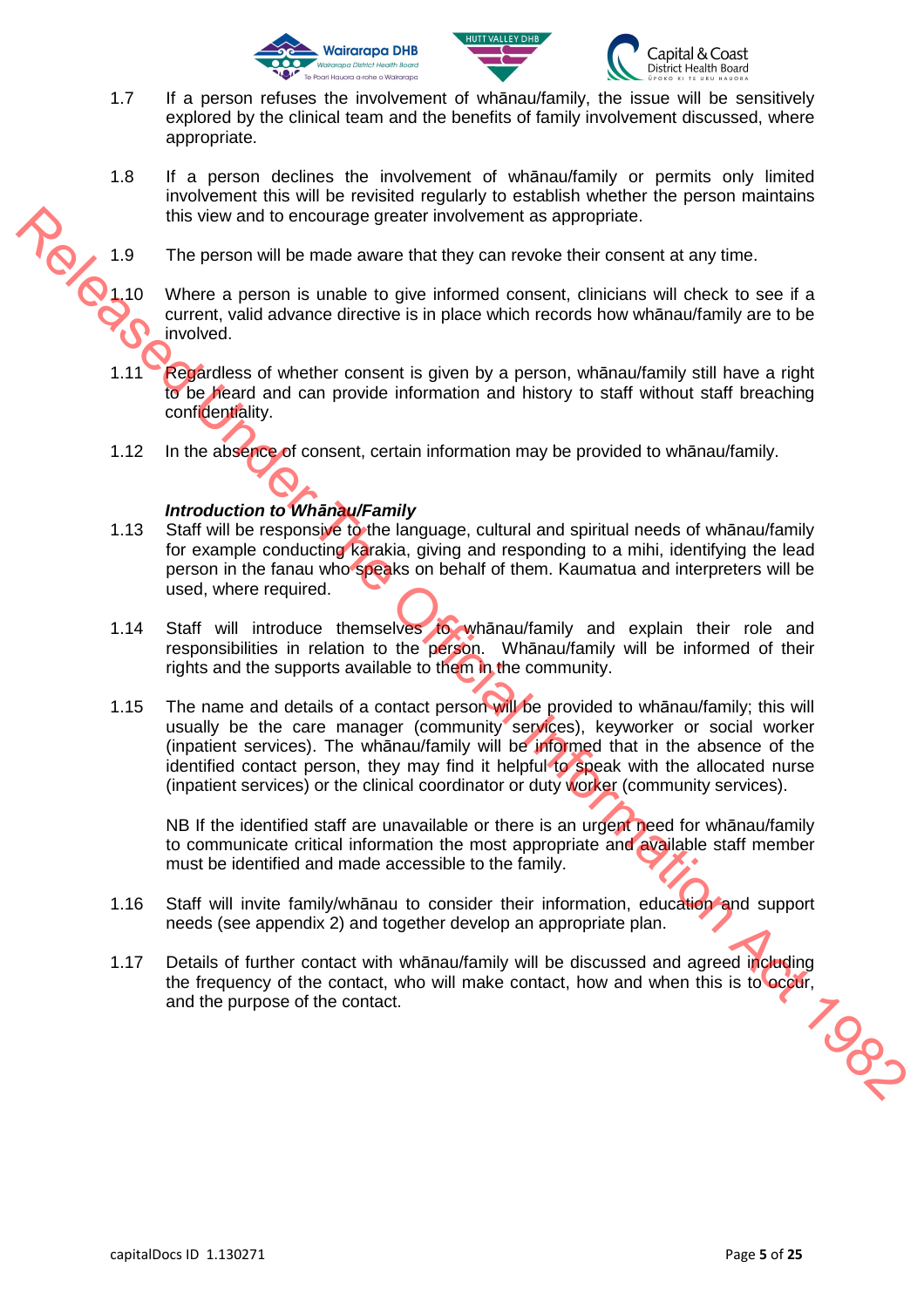





#### **2 Providing Information, Education and Support**



- 2.1 Whānau/family will be informed of their right to information, the process for sharing and handling information and the legal constraints around the disclosure of information.
- 2.2 Communication will be a two-way, proactive process. Information will be exchanged with whānau/family to enable effective participation.
- 2.3 Information will be offered in a variety of ways including verbally and in writing.
- 2.4 Staff will listen and respect whānau/family views. A summary of the key points and agreed actions will be relayed to whanau/family at the end of each contact. Information will be shared within the team providing care and documented in the clinical record.
- 2.5 Clinicians will be mindful that different families need different information at different times. Care will be taken to avoid overloading whanau/family with too much information, particularly during times of crisis.

#### **General Information**

- 2.6 Identified whānau/family will be provided with an initial service specific information leaflet outlining key information within two days of contact.
- 2.7 The whānau/family of a person new to inpatient services will be given an orientation to the service at the earliest opportunity (see appendix 3).
- 2.8 Identified whānau/family will be given or provided website links to more in depth information resources within three days of their initial contact with services.
- 2.9 Regardless of whether the person consents to their personal healthcare information being shared with their whānau/family, the whānau/family has the need and right to certain information. Staff are required to provide the following information, as relevant:
	- general information about mental illness, addiction, treatments available, medication and side effects
	- how to support recovery
	- recognising early warning signs
	- wellness planning (general conversation about identifying and recognising early warning signs)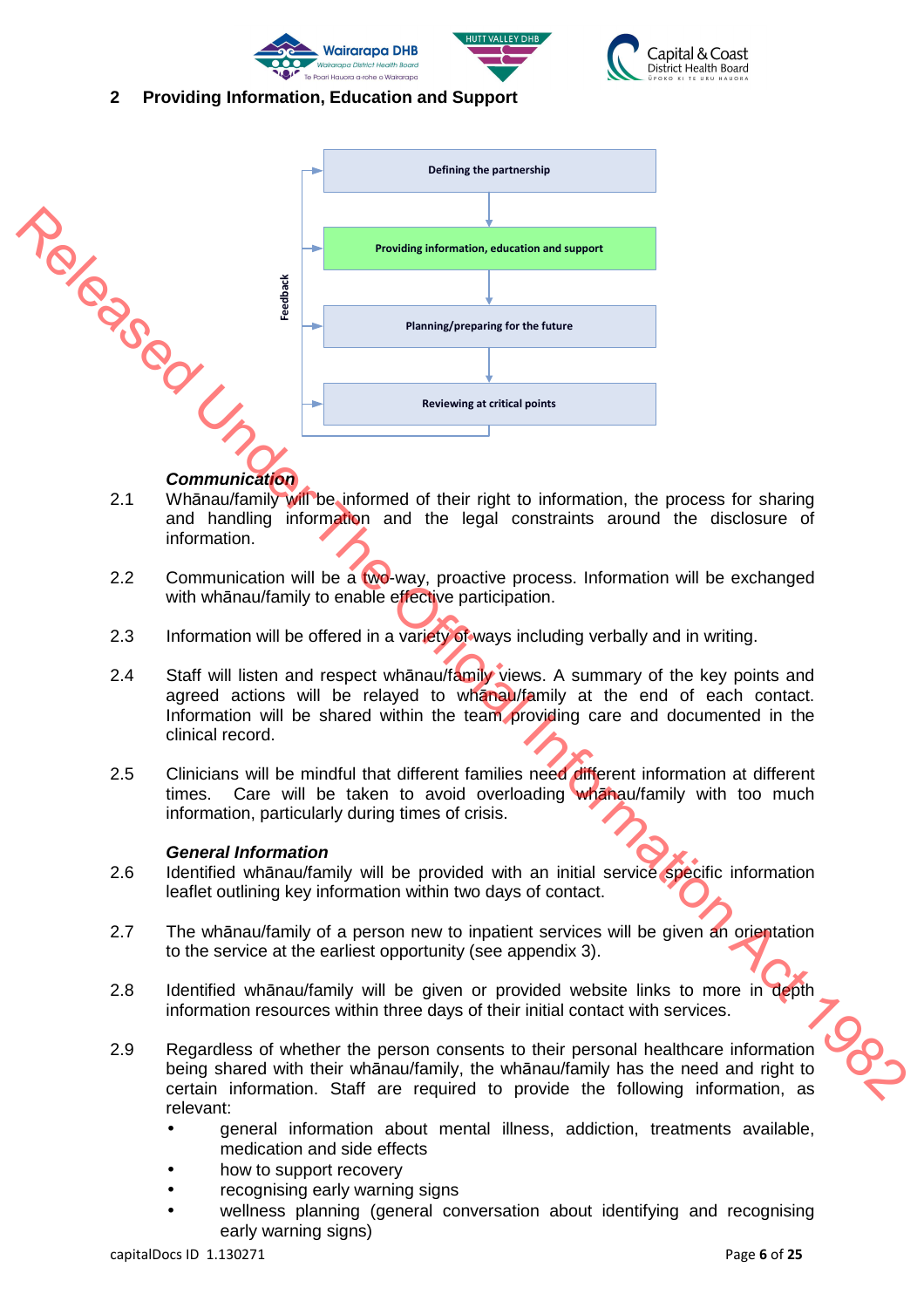



- how to access support
- how to respond to disturbed behaviour (if requested)
- how the service works
- coping strategies and looking after self
- relevant legislation such as the Privacy Act 1993, Mental Health (Compulsory Assessment and Treatment) Act 1992
- community resources available including Kina Families and Addictions Trust, Atareira / Supporting Families and Carers New Zealand.

#### **Personal Information**

2.10 Information will be shared regularly at each stage of the client pathway (see draft)<br>2.10 Information will be shared regularly at each stage of the client pathway (see draft)<br>2.10 Information will be shared regularly Client Pathway) subject to the person's consent unless there are circumstances which permit disclosures to be made without the person's consent. Disclosures may only be made in accordance with the DHB's HIPC policy.

- 2.11 Clinicians will seek information from whānau/family in order to inform the assessment, treatment planning and review process.
- 2.12 When sensitive information is disclosed by whānau/family, staff will clarify with them what information may be shared with the person.
- 2.13 Where whanau/family have a primary caregiver role, clinicians will ensure sufficient advice, support and guidance is provided to enable them to fulfil this role. A contingency plan should be considered in the event that the primary care giver cannot continue to provide the same level of support. Examentary resolutions a provide in education is a families and Addictions Trust,<br>
Revised Information and The Share of Care is the Care of the district pathway (see distribution)<br>
The Official Information with the Share o
	- 2.14 Clinicians will be mindful of the financial and social aspects of caregiving and provide information where appropriate e.g. the availability of benefits and subsidies, support groups etc.
	- 2.15 All contacts with whānau/family must be recorded in the clinical file.

#### **Support**

- 2.16 Staff will be mindful of the high levels of stress encountered by family members and the vulnerability of their mental health particularly when a person's mental health needs are long standing or an admission under the Mental Health (Compulsory Assessment and Treatment) Act 1992 is required.
- 2.17 Staff will also be cognisant of the particular support needs of children whose parents have a mental illness or addiction (see Supporting Parents, Healthy Children Procedure- to be developed).
- 2.18 Staff will listen, assess and address whānau/family member's support needs in order<br>to enable them to continue to effectively support their whānau/family members<br>2.19 Staff will proactively check how whānau/family are to enable them to continue to effectively support their whānau/family member.
- 2.19 Staff will proactively check how whānau/family are coping.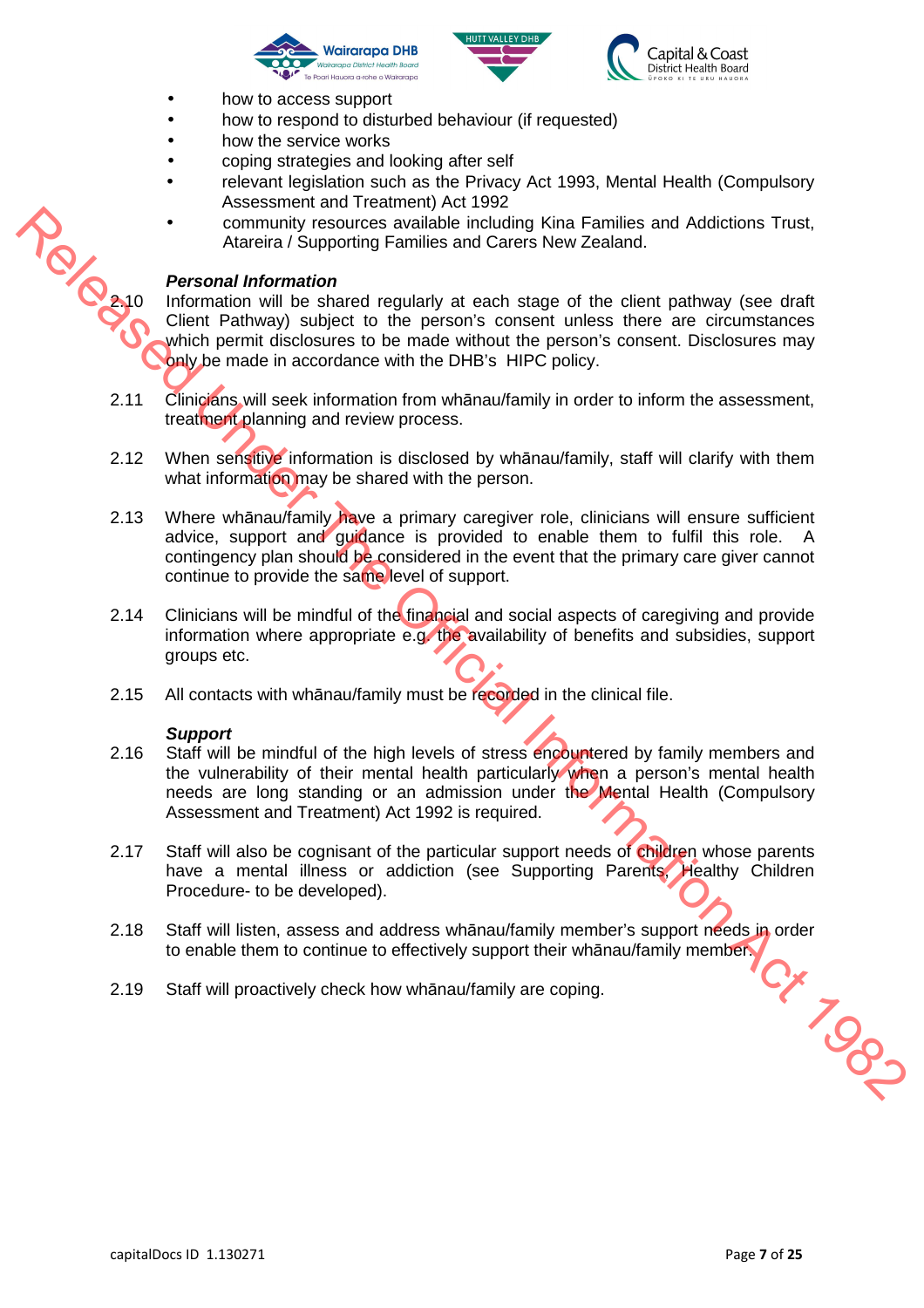





#### **3.0 Planning/ Preparing for the Future**



3.1 As part of the comprehensive assessment of a person, the resources, strengths, ways of coping, social networks and support needs of family/whānau will be explored.

#### **Planning**

- 3.2 The expert knowledge, views and preferences of whānau/family and the person will be taken into consideration in the development of the Partnership (treatment) Plan.
- 3.3 The person will be encouraged to involve whanau/family in wellness planning.
- 3.4 Clinicians will make every attempt to involve whānau/family in discharge planning.
- 3.5 Whānau/family will be provided with a copy of the discharge plan subject to the person's consent. The plan will include an outline of any follow-up arrangements, contact details etc.
- 3.6 Clinicians will ensure that whānau/family are informed of the estimated discharge date and that they receive timely notification of discharge.
- 3.7 The involvement of whānau/family will be documented in the clinical record. Where whānau/family have not been involved in the development of the Partnership (treatment) Plan or discharge planning the reasons for this must be recorded.

#### **Crisis Planning**

3.8 Clinicians will work with person and their whānau/family to develop crisis management plans before a crisis occurs. The plan will include treatment and care to be provided, what information may be shared with whānau/family and the nature of their involvement, should the person become unable to consent.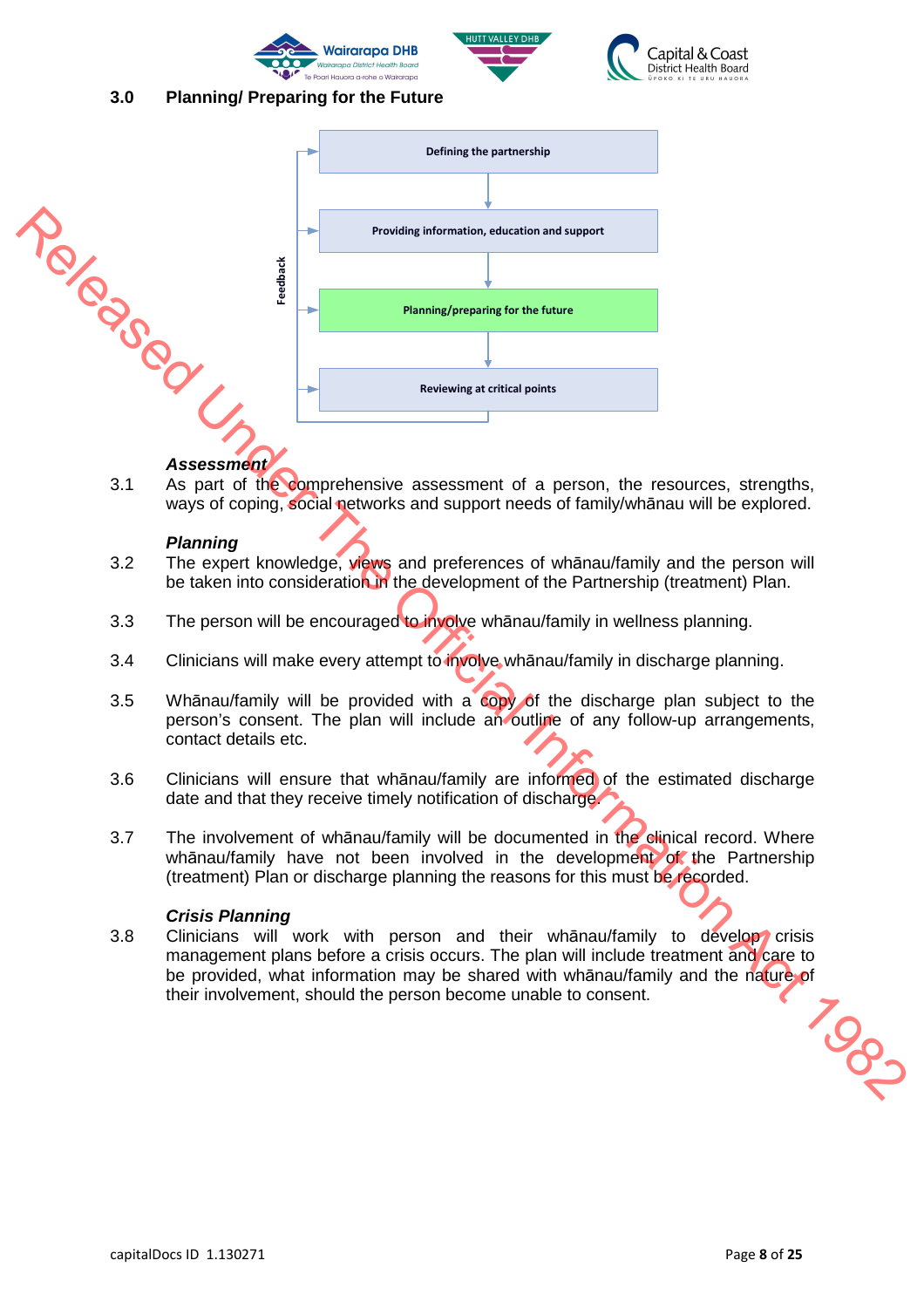





#### **4.0 Reviewing at Critical Points**



at a minimum of six monthly.

#### **Partnership / Treatment Reviews**

- 4.2 Clinicians will seek information from whānau/family relating to their observations of their family member. This information will be acknowledged and documented in the Partnership Review.
- 4.3 Clinicians will provide whānau/family with the additional opportunity to meet or speak separately, where appropriate.
- 4.4 Whānau/family will be consulted with when reviewing and updating the Partnership (treatment) Plan.
- 4.5 Clinicians will use the Review to:
	- ensure that the team is in contact with 'current' family
	- update contact details
	- ensure that the team is meeting the needs of whanau/family, where possible.

#### **Contact during Crisis**

- 4.6 During times of crisis clinicians will remain in close contact with whanau/family to offer advice, assistance and support.
- 4.7 Careful consideration will be given by the clinician as to whether face-to-face contact is required and whether a home visit is indicated, for example, where infants or young<br>children are involved. children are involved.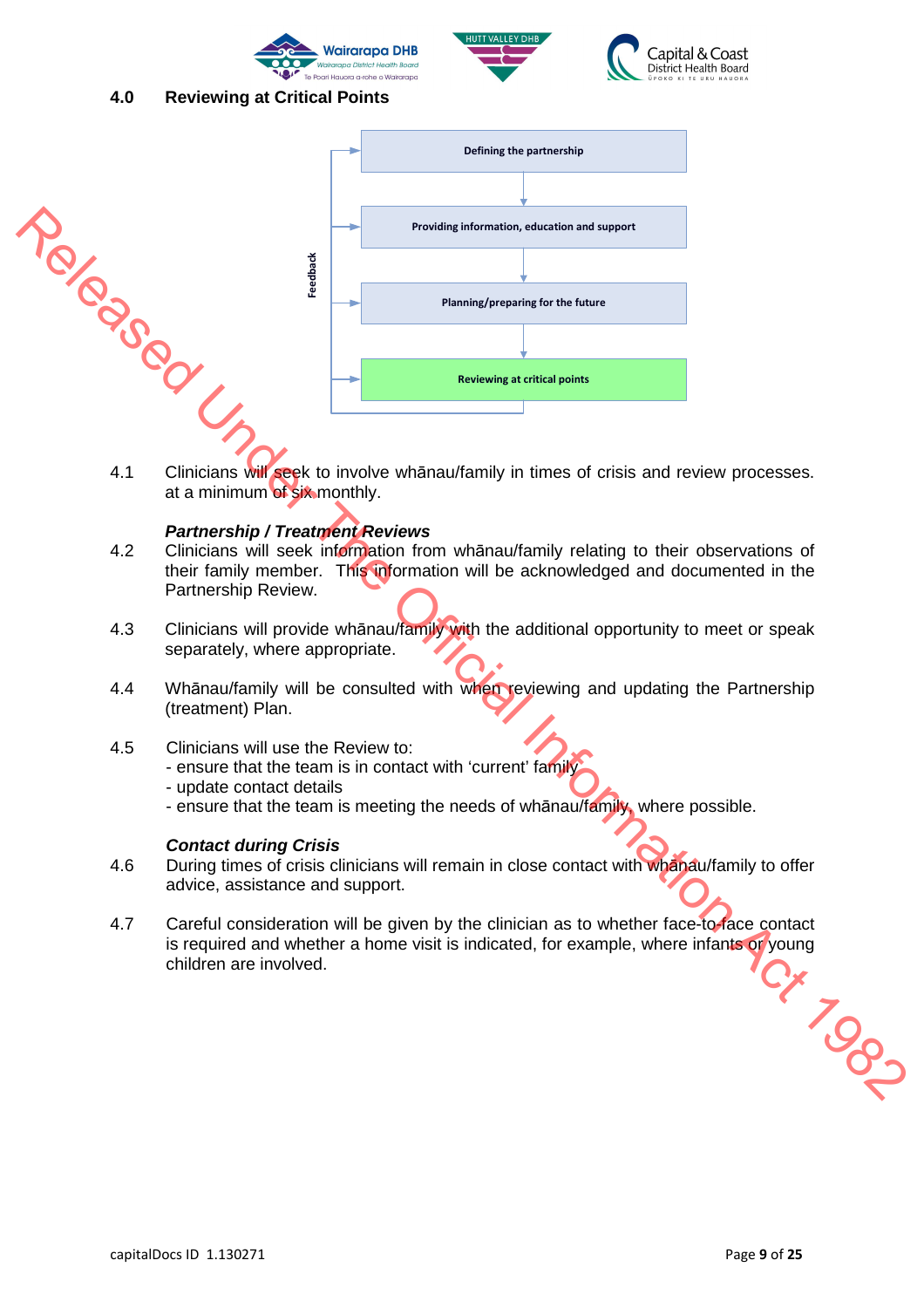



#### **References**

- 1. Pharaoh, D.A., Mari, J., Rathbone, J. & Wong, W. Family Intervention for Schizophrenia. Cochrane Database of Systematic Reviews, 4. 2006
- 2. Pitschel-Walz, G., Leucht, S. Bauml, J., Kissling, W. & Engle, R.R The effect of family interventions on relapse and rehospitalisation in schizophrenia- A meta analysis Schizophrenia Bulletin 27(1) 73-92 2001
- 3. Royal Australian and New Zealand College of Psychiatrists (2000) Involving Families: Guidance Notes Ministry of Health: Wellington.
	- 4. Ministerial Advisory Committee (1988) Puao-te-Ata-Tu (Day Break) Ministerial Advisory Committee on a Maori Perspective for the Department of Social Welfare. Ministerial Advisory Committee: Wellington.
- 5. Te Pou o te Whakaaro Nui (2010) Talking Therapies for Pasifika Peoples. Best and Promising Practice Guide for Mental Health and Addiction Services. Te Pou: Auckland. New Little City of the Official Information Act 1982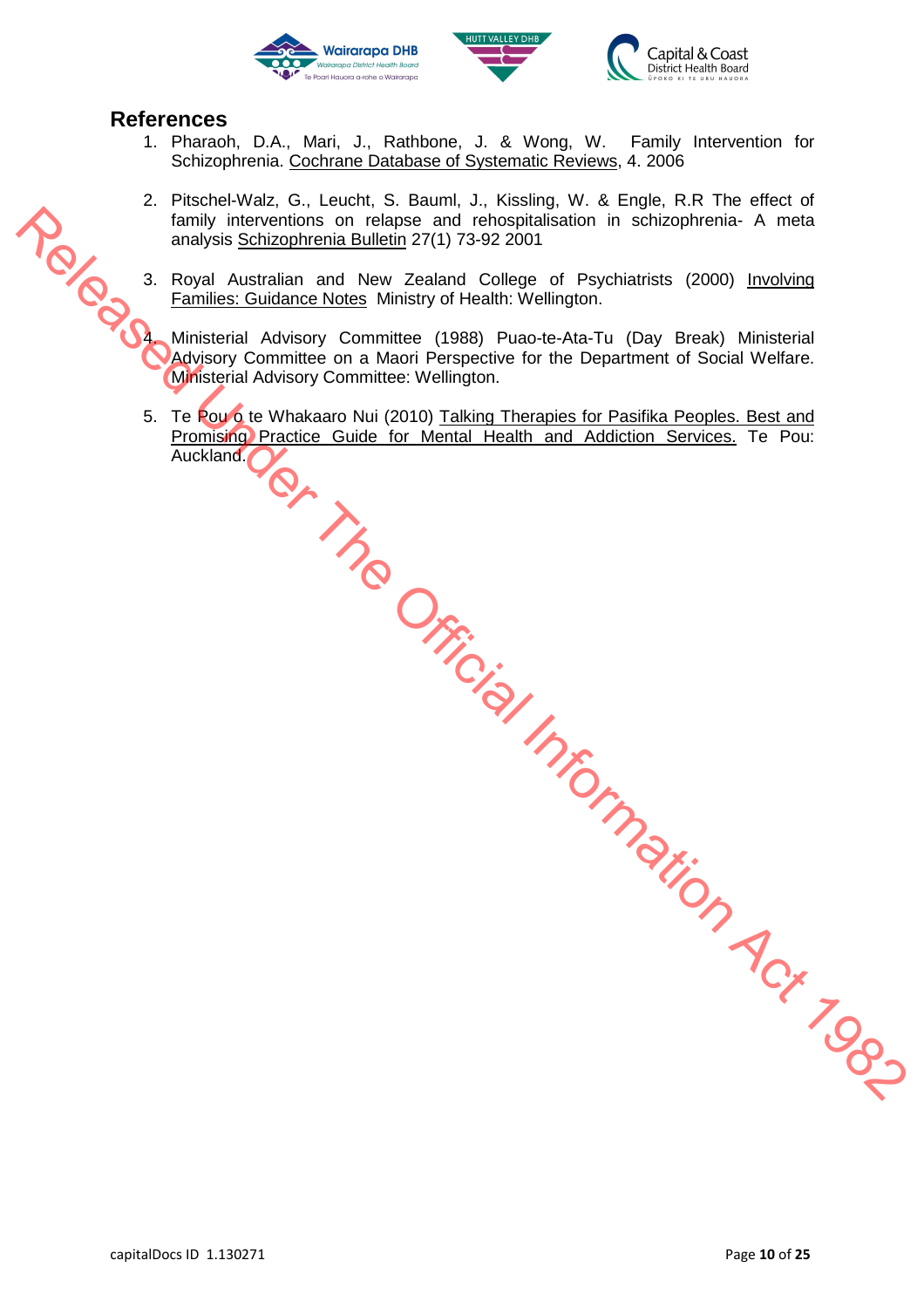



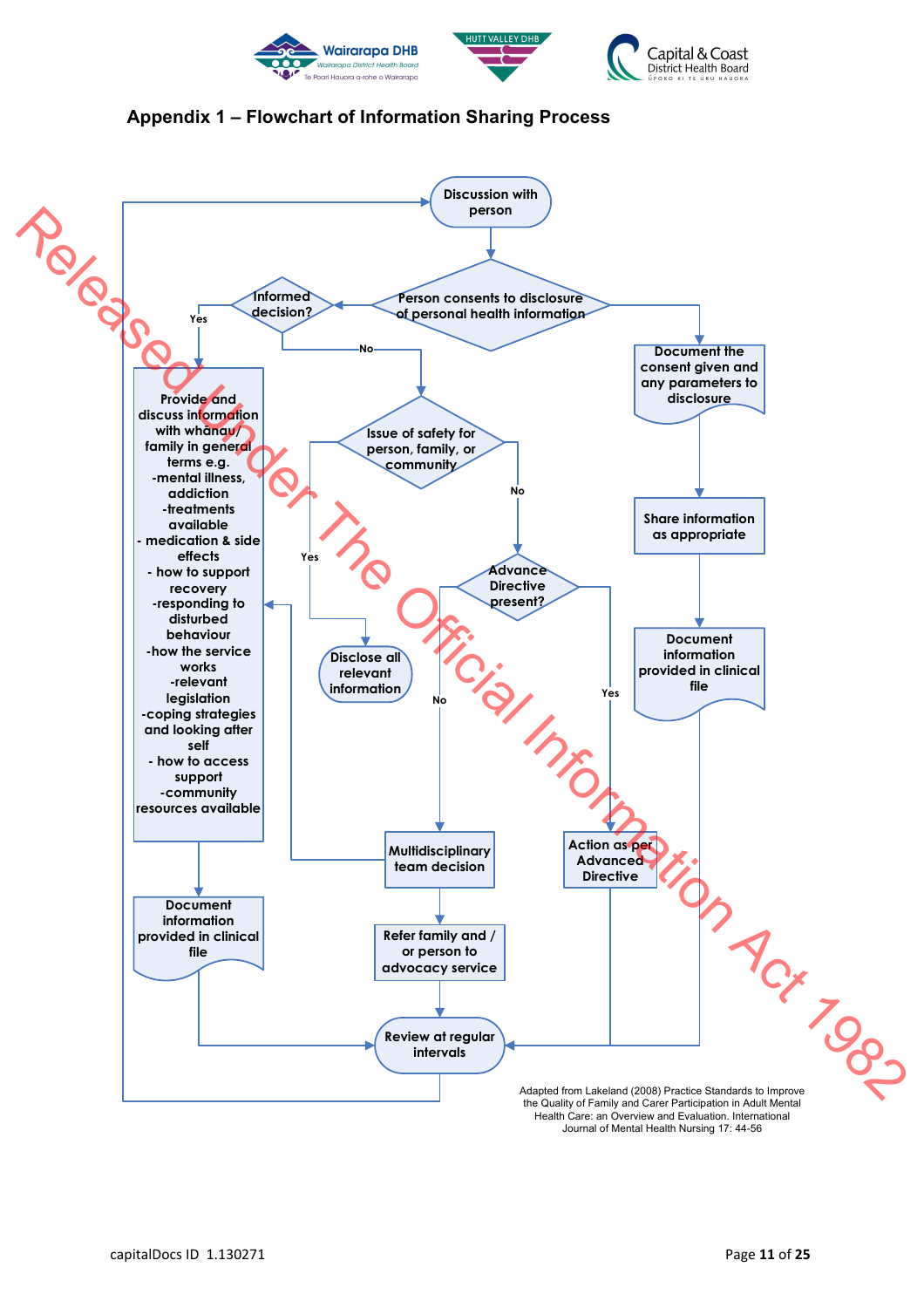





#### **Appendix 2**

**Checklist for Identifying Whānau / Family information, Education and support needs – Guidelines for use** 

#### **Introduction**

This Checklist has been designed to assist a conversation between whānau/family and services and help families think about what information, education and support needs they have at this time. This information will then be used to aid the development of an appropriate plan. Clinicians must exercise their professional judgement using the information available to them to determine how best to introduce the checklist, to whom it should be offered and when it should be offered.

NB The term 'person' is used to describe an individual using the Mental Health, Addictions and Intellectual Disability Service (MHAIDS) 3DHB.

#### **Who should complete it?**

1. Whānau/family involved with a person currently using MHAIDS, 3DHB should be offered the opportunity to meet and discuss their needs with an appropriate clinician; this would usually be the person's care manager or social worker.

#### **When to complete it**

- 2. Whānau/family should be invited to complete the Checklist at the start of an episode of care, once whānau/family have been identified and introductions have been made.
- 3. The Checklist may also be used with whanau/family of a person who has been using MHAIDS for some time, as needs may change during the course of care.

#### **How to complete it?**

- 4. Identified whānau/family should be invited to complete the checklist. Where whānau/family do not wish to complete the Checklist, the clinician should make whānau/family aware that should they change their mind, arrangements will be made to facilitate this. The clinician should document that the family member has declined the offer to complete the checklist at this time.
- 5. Where whānau/family agree to complete the checklist, their preferred method of completion should be discussed with them. Options to be considered include:
	- i. Whether they would prefer to do this in a face-to-face appointment with the appropriate clinician (this would usually be the care manager or the inpatient social worker). If whānau/family would prefer to complete the checklist with a clinician, they should be provided with the option to either discuss their needs separate to the person or with their family member
- ii. Whether they would prefer to receive a copy of the Checklist to complete independently or with their whānau/family. In this instance, the family member should be encouraged to complete the ratings and to leave the action planning to the meeting with the care manager / social worker. A follow-up appointment must then be made with whānau/family to discuss their completed Checklist and agree a plan. Release the frem the standard high matter when the momentum and support that is the observed to the observed the proportion and supported the official Information Act 1982 (b) a Chinal Information Act 1982 (b) the matter o
	- 6. Where needs are identified appropriate options should be discussed and agreed with whānau/family. Actions may include tasks the family member or clinician will undertake. It may also include a referral to other services that may be better placed to address their needs, for example Atareira / Supporting Families.
	- 7. Further contact with whānau/family should be agreed and a review timeframe established to ensure the action points are addressed.

#### **What to do with the checklist?**

**8.** Upon completion of the checklist a copy should be provided to the family member and the original placed on the file in the relevant section. Care must be taken to ensure the confidentiality of the family.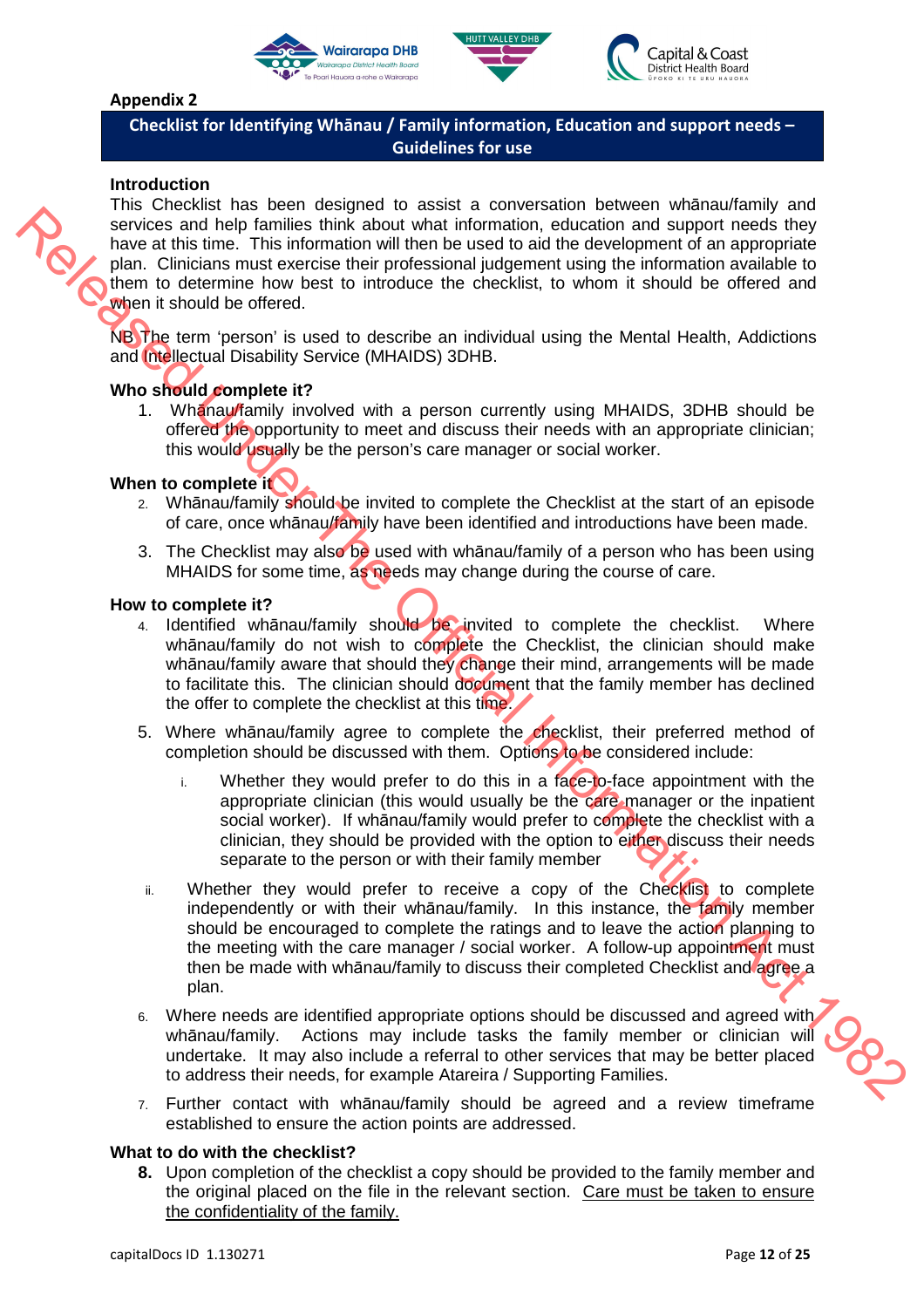

#### **CONFIDENTIAL 3RD PARTY INFORMATION**

#### **CHECKLIST FOR IDENTIFYING FAMILY/WHĀNAU INFORMATION, EDUCATION & SUPPORT NEEDS**

| Name:            | Date:   |       |
|------------------|---------|-------|
| Address:         | Tel No: | Email |
| Consumer's Name: |         |       |

|    | <b>HUTT VALLEY DHB</b><br>Vairarapa DHB                                                                                                                                              | Capital & Coast  |                                                                                |             |
|----|--------------------------------------------------------------------------------------------------------------------------------------------------------------------------------------|------------------|--------------------------------------------------------------------------------|-------------|
|    |                                                                                                                                                                                      |                  | <b>CONFIDENTIAL 3<sup>RD</sup> PARTY INFORMATION</b>                           |             |
|    |                                                                                                                                                                                      |                  | CHECKLIST FOR IDENTIFYING FAMILY/WHANAU INFORMATION, EDUCATION & SUPPORT NEEDS |             |
|    |                                                                                                                                                                                      |                  |                                                                                |             |
|    | Name:                                                                                                                                                                                | Date:            |                                                                                |             |
|    |                                                                                                                                                                                      |                  |                                                                                |             |
|    |                                                                                                                                                                                      |                  |                                                                                |             |
|    | This checklist has been designed to assist a conversation between families and services and help families think about what information and assistance they may<br>need at this time. | <b>Circle as</b> | <b>Agreed actions (where relevant)</b>                                         | <b>Date</b> |
|    |                                                                                                                                                                                      | appropriate      |                                                                                | achieved    |
|    | <b>Sharing information</b>                                                                                                                                                           |                  |                                                                                |             |
| 1. | Do you have a contact person in the mental health<br>service that you can contact with questions about<br>your family member?                                                        | Yes / No         |                                                                                |             |
| 2. | Are you aware of how to share any important<br>information or concerns about your family<br>member?                                                                                  | Yes / No         | I Michigan                                                                     |             |
|    | Education and training about mental illness and health                                                                                                                               |                  |                                                                                |             |
| 3. | Would you like to learn more about mental illness<br>/ addiction, treatment options, recovery and how<br>best to support your family member?                                         | Yes / No         |                                                                                |             |
|    | capitalDocs ID 1.103271                                                                                                                                                              |                  | Page 13 of 25                                                                  |             |
|    |                                                                                                                                                                                      |                  |                                                                                |             |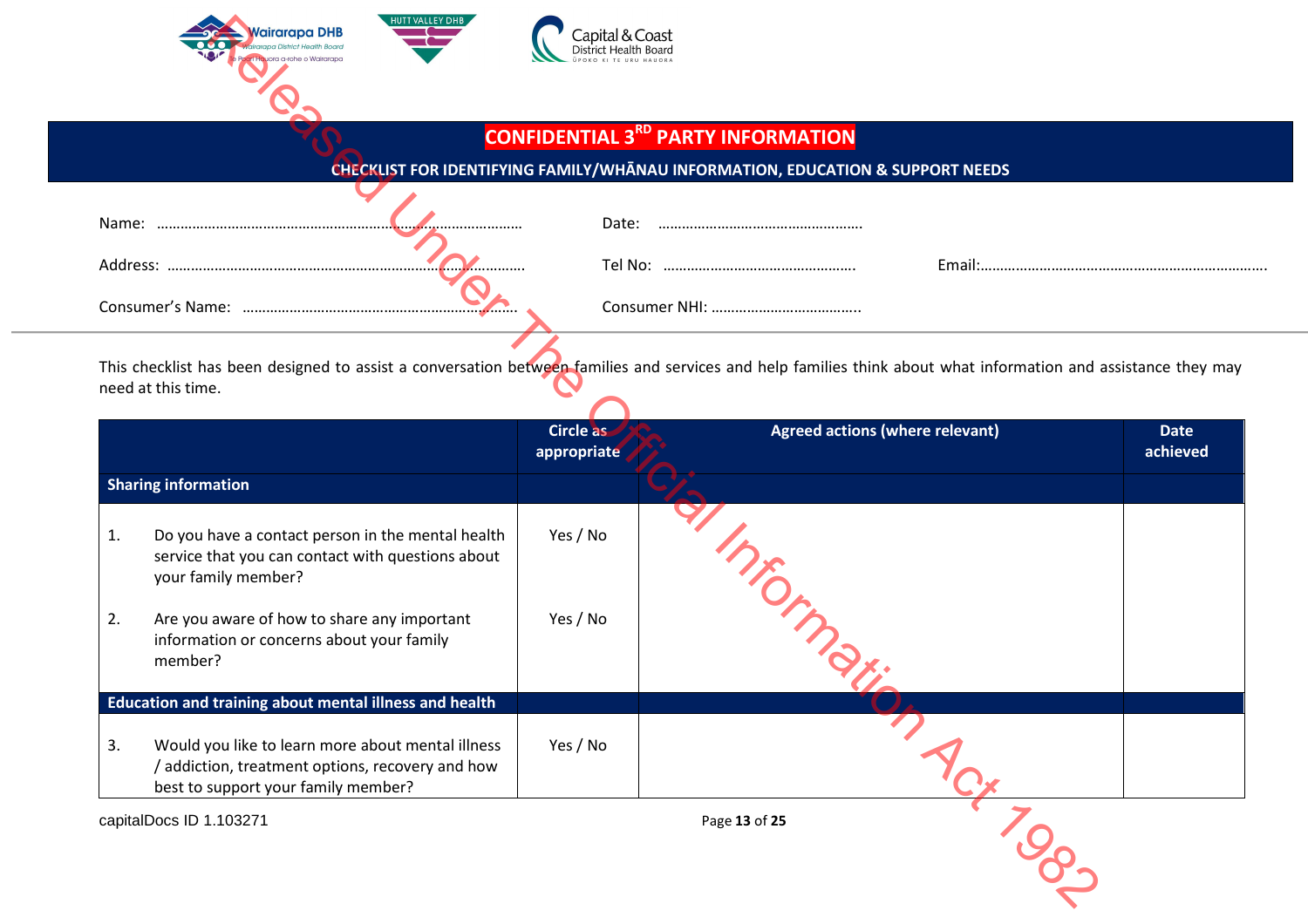

|    | <b>HUTT VALLEY DHB</b><br><b>Vairarapa DHB</b>                                                                                                                        | Capital & Coast<br>District Health Board |                                        |                         |
|----|-----------------------------------------------------------------------------------------------------------------------------------------------------------------------|------------------------------------------|----------------------------------------|-------------------------|
|    |                                                                                                                                                                       | <b>Circle as</b><br>appropriate          | <b>Agreed actions (where relevant)</b> | <b>Date</b><br>achieved |
| 4. | Would you like to talk with people who have been<br>through a similar experience?                                                                                     | Yes / No                                 |                                        |                         |
|    | Personal safety and risk management                                                                                                                                   |                                          |                                        |                         |
| 5. | Do you have concerns about your or your family<br>member's safety?                                                                                                    | Yes / No /<br>Sometimes                  |                                        |                         |
| 6. | Do you know what to do if you need to get help<br>immediately- who to contact during the day and<br>after hours, and how best to get help?                            | es / No                                  |                                        |                         |
|    | <b>Feedback</b>                                                                                                                                                       |                                          |                                        |                         |
| 7. | Do you know how to give feedback including<br>compliments and complaints, if you wish to?                                                                             | Yes / No                                 |                                        |                         |
|    | <b>Advocacy</b>                                                                                                                                                       |                                          |                                        |                         |
| 8. | Do you know who is available to support you in<br>working with the mental health service and getting<br>the best information and treatment for your family<br>member? | Yes / No                                 |                                        |                         |
|    | <b>Responsibilities</b>                                                                                                                                               |                                          |                                        |                         |
| 9. | How are you involved in supporting your family<br>member?                                                                                                             |                                          |                                        |                         |
|    | capitalDocs ID 1.103271                                                                                                                                               |                                          | Page 14 of 25                          |                         |
|    |                                                                                                                                                                       |                                          |                                        |                         |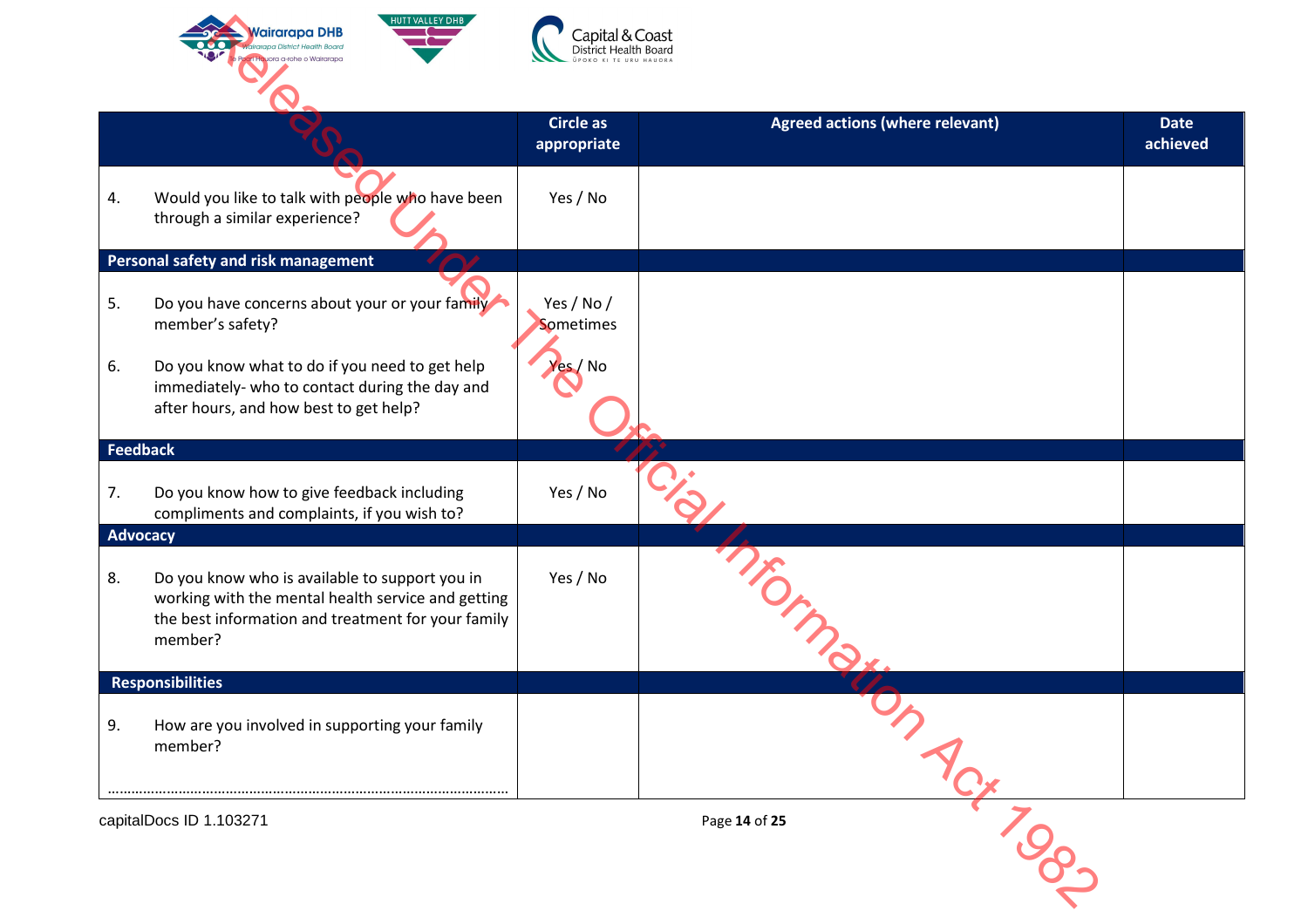

| <b>HUTT VALLEY DHB</b><br>airarapa DHB                                                                                                                                                                                                                                                               | `apital & Coast                 |                                        |                         |
|------------------------------------------------------------------------------------------------------------------------------------------------------------------------------------------------------------------------------------------------------------------------------------------------------|---------------------------------|----------------------------------------|-------------------------|
|                                                                                                                                                                                                                                                                                                      | <b>Circle as</b><br>appropriate | <b>Agreed actions (where relevant)</b> | <b>Date</b><br>achieved |
| On a scale of 1 to 5, how satisfied are you with<br>10.<br>your current level of involvement?<br>1- not at all 2- a little 3- somewhat 4-very 5-extremely<br>Comments<br>Is this likely to be different in the short /long term?<br>11.<br>How may it be different?<br><b>Wider responsibilities</b> | Yes No / Not<br>sure            |                                        |                         |
| Has supporting your family member impacted on<br>12.<br>other responsibilities in your life (e.g. work, study,<br>children, caring for other family members)?<br>Comments                                                                                                                            | Yes / No                        |                                        |                         |
| <b>Practical and emotional support</b>                                                                                                                                                                                                                                                               |                                 |                                        |                         |
| Has family income been affected by illness?<br>13.                                                                                                                                                                                                                                                   | Yes / No                        |                                        |                         |
| capitalDocs ID 1.103271                                                                                                                                                                                                                                                                              |                                 | Page 15 of 25<br>80-                   |                         |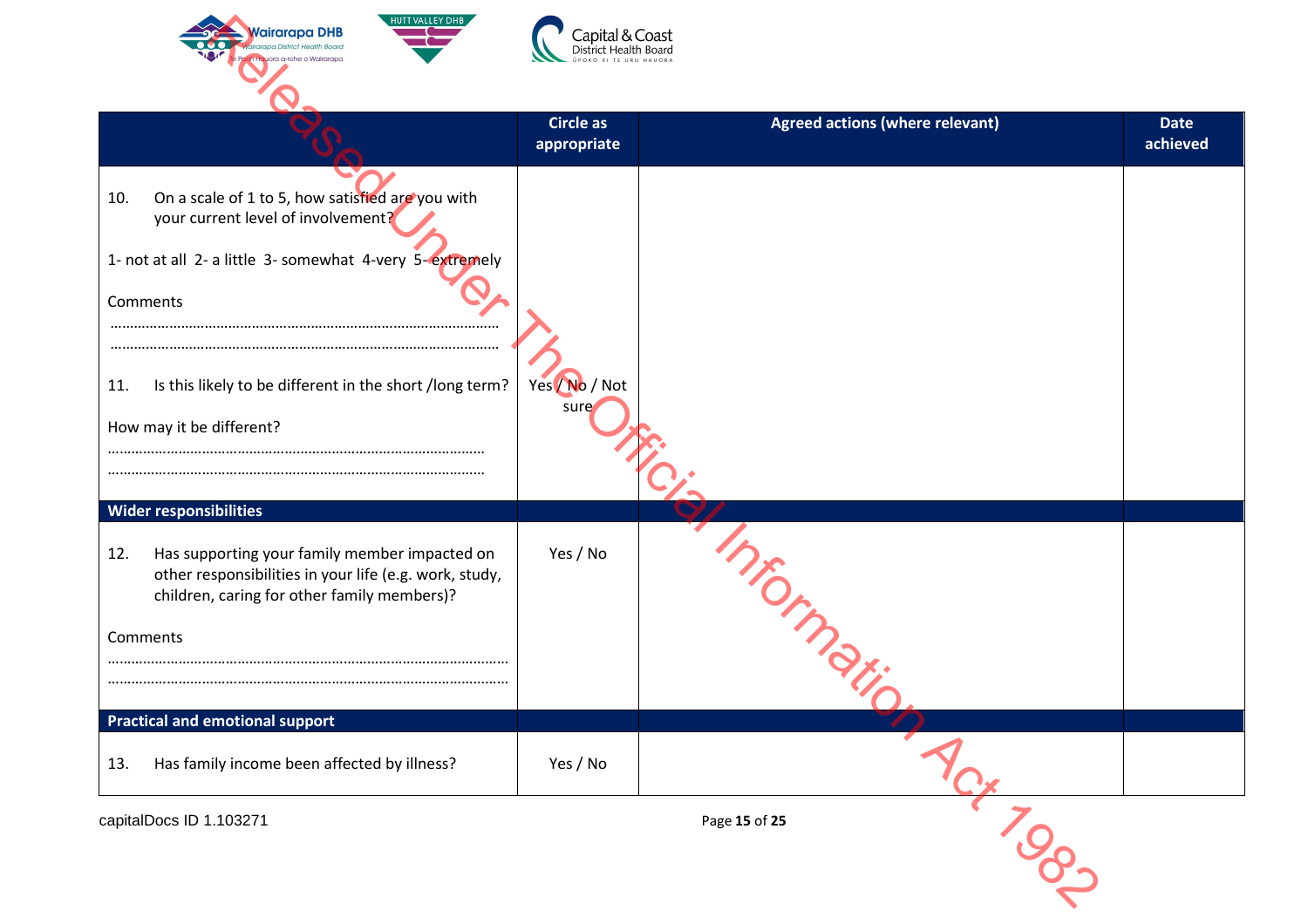

|     |                                                                                                                             | Circle as<br>appropriate | <b>Agreed actions (where relevant)</b> | <b>Date</b><br>achieved |
|-----|-----------------------------------------------------------------------------------------------------------------------------|--------------------------|----------------------------------------|-------------------------|
|     | Comments                                                                                                                    | Yes / No                 |                                        |                         |
| 14. | Do you know what WINZ subsidies or travel<br>assistance you are eligible for (if relevant)?                                 | Yes / No                 |                                        |                         |
| 15. | Identify friends and family who are helpful to you.                                                                         |                          |                                        |                         |
|     |                                                                                                                             | es / No                  |                                        |                         |
| 16. | Do your friends and family know about and<br>understand your family member's issues and how<br>this impacts on your family? |                          |                                        |                         |
|     | Comments                                                                                                                    | Yes / No                 |                                        |                         |
| 17. | If you are busy with your family member, are<br>others available to assist?                                                 |                          | Jia Informati                          |                         |
|     | Comments                                                                                                                    | Yes / No / Not           |                                        |                         |
| 18. | Are you confident navigating the services and<br>accessing other supports?                                                  | sure                     |                                        |                         |
|     |                                                                                                                             | Yes / No                 |                                        |                         |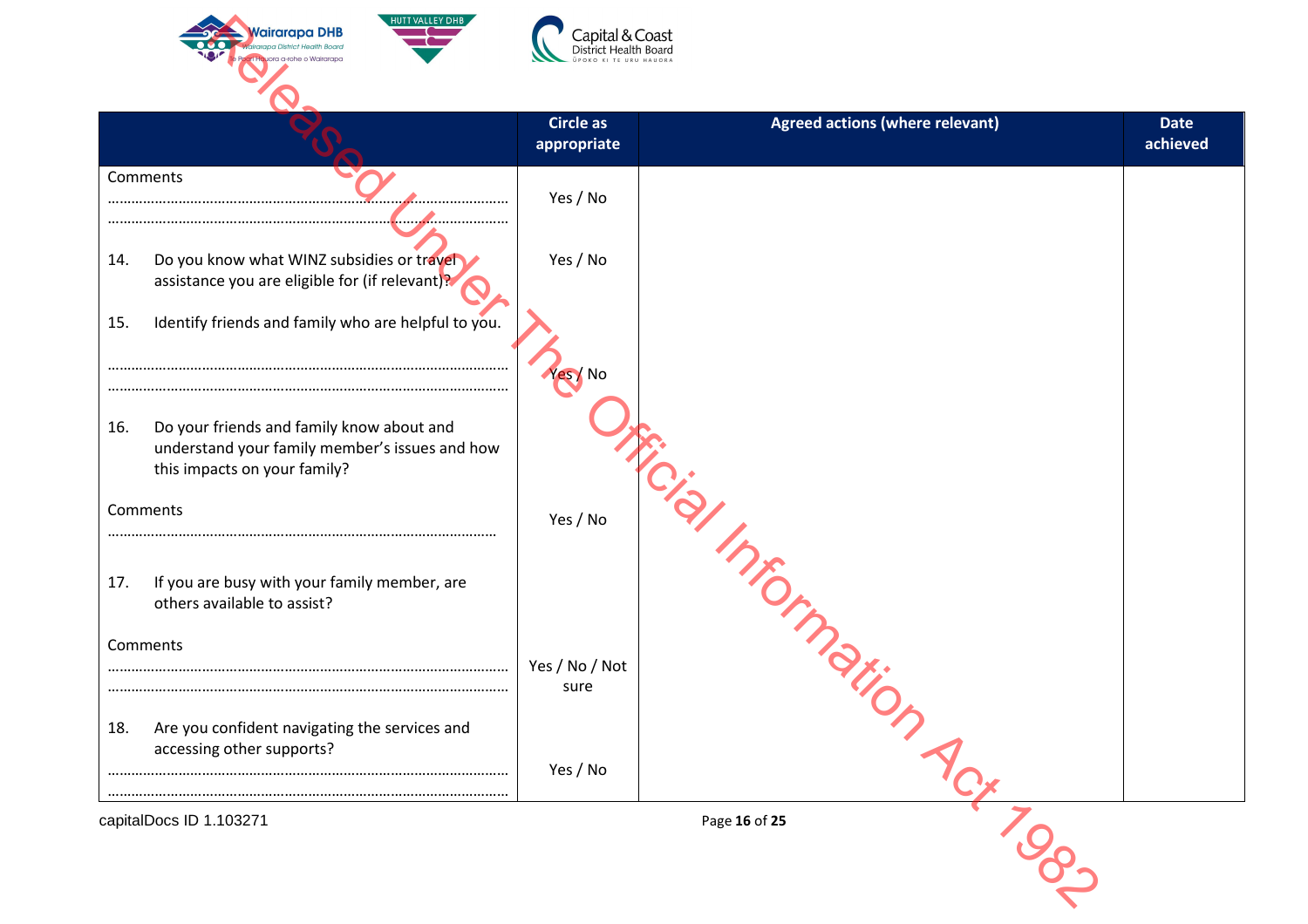

|          |                                                                                                                        | <b>Circle as</b><br>appropriate | <b>Agreed actions (where relevant)</b>                                                                                                                                              | <b>Date</b><br>achieved |
|----------|------------------------------------------------------------------------------------------------------------------------|---------------------------------|-------------------------------------------------------------------------------------------------------------------------------------------------------------------------------------|-------------------------|
| 19.      | Would you like to be referred to Atareira /<br>Supporting Families in Mental Illness for ongoing<br>or future support? | Yes / No                        |                                                                                                                                                                                     |                         |
| 20.      | If yes, do you consent to us providing your contact<br>details to Atareira / Supporting Families?                      | Yes / No                        |                                                                                                                                                                                     |                         |
| 21.      | Do you agree to us sending a copy of this<br>completed form to Atareira / Supporting Families?                         |                                 |                                                                                                                                                                                     |                         |
|          | <b>Physical and mental wellbeing</b>                                                                                   |                                 |                                                                                                                                                                                     |                         |
| 22.      | Do you have concerns about your own health<br>needs and stress levels, or any other member in<br>your family?          | Yes / No                        |                                                                                                                                                                                     |                         |
| Comments |                                                                                                                        |                                 |                                                                                                                                                                                     |                         |
| 23.      | Do you and your family have an opportunity to<br>take time out?                                                        | Yes / No                        | 19/ Important                                                                                                                                                                       |                         |
| Comments |                                                                                                                        |                                 |                                                                                                                                                                                     |                         |
|          |                                                                                                                        |                                 | Adapted from Boyd & Sigglekow (2011) Navigating Through Mental Health Services: Perspectives and Priorities of Family Members and Mental Health Services Staff. Families Commission |                         |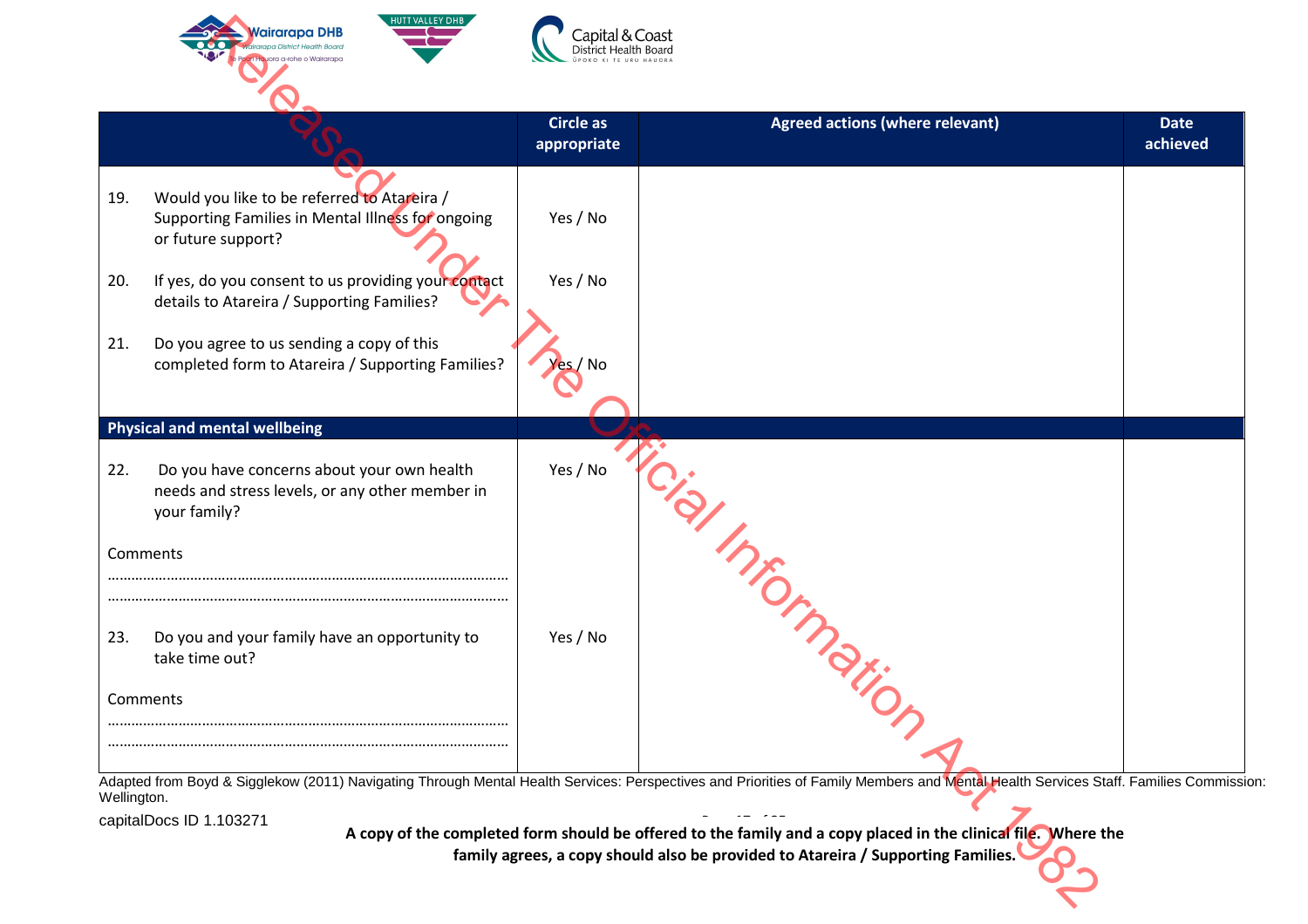

**Appendix 3** 

|  |  | <b>Family/Whanau Orientation to Forensic &amp; Rehabilitation Inpatient Services</b> |
|--|--|--------------------------------------------------------------------------------------|
|  |  |                                                                                      |

| Consumer's Name: |  |
|------------------|--|
|                  |  |

NHI No:

|    | Item                                                                                                                                                                  | <b>Staff signature</b> |
|----|-----------------------------------------------------------------------------------------------------------------------------------------------------------------------|------------------------|
|    | Introduce to available staff                                                                                                                                          |                        |
| 2. | Tour of unit (whānau room, staff office, emergency evacuation<br>point, toilets)                                                                                      |                        |
| 3. | <b>Emergency evacuation points</b>                                                                                                                                    |                        |
|    | 4. Explain the unit's Visiting Policy including:<br>- visiting times<br>- children visiting<br>- rooms available for visits<br>- restricted items                     |                        |
| 5. | Name, email, address and telephone number of contact person                                                                                                           |                        |
|    | 6. Parking                                                                                                                                                            |                        |
| 7. | Offer opportunity to discuss information, education and support<br>needs of family /whanau                                                                            |                        |
|    | 8. Provide:<br>- service information booklet or website links to information<br>- provide leaflet for Atareira / Supporting Families - check if<br>referral required. |                        |

**To be completed and placed in the Referrals/ Correspondence section of the clinical file.**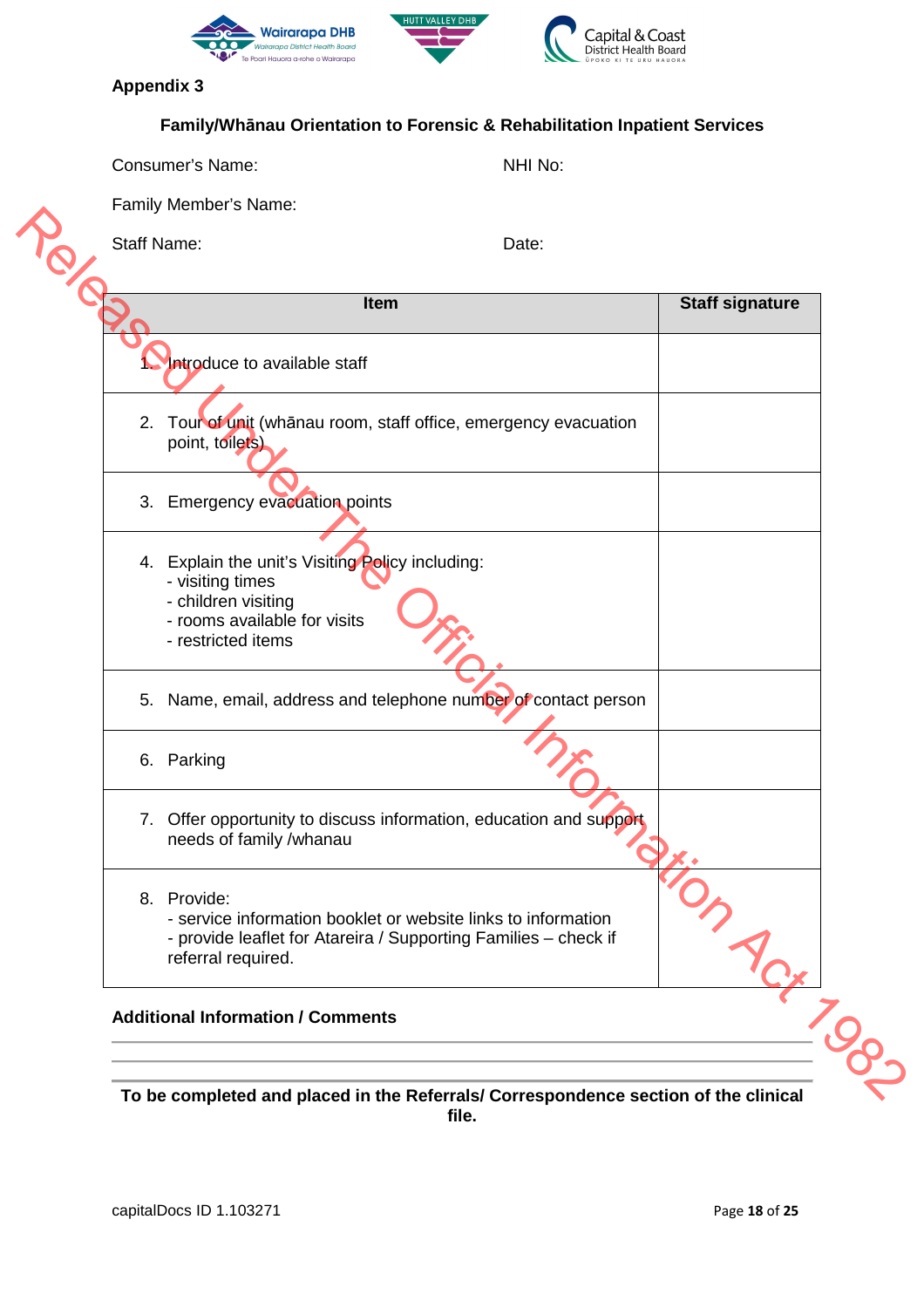





**Appendix 4** 

#### **Guidelines for meetings with Whānau /Families**

Meetings with whānau/families may be organised for many different reasons including: information gathering/assessment, Partnership (treatment) planning, reviewing progress and discharge planning.

The following guidelines have been developed to assist staff in facilitating meetings in a manner that will support effective family participation and partnership working.

NB The term 'person' is used to describe an individual using the Mental Health Addictions and Intellectual Disability Service (MHAIDS), 3DHB.

## **Prior to meeting**

- 1. Establish the purpose of the meeting. What are the goals of the meeting from the perspective of:
	- the team
	- the person
	- whānau/family?
- 2. Identify who needs to be in attendance. Care should be taken to keep the meeting size to a minimum (staff attendance). If students would like to attend permission should be obtained from person and their whanau/family prior to commencing the meeting. Check with the person which whānau/family members they would like to attend this may also include a support person. Consider whether an interpreter is required. In addition to the scheduled meeting, check whether the family would like to meet independently of their family member. The following rules that the methods of the methods of the methods of the methods of the methods of the methods of the methods of the methods of the methods of the methods of the methods of the methods of the methods of th
	- 3. Prior to the meeting: Identify with the person/ whanau/family any cultural processes that need to take place before and after and who will responsible for that. Family preparation re roles and responsibilities are in place before the meeting day.
	- 4. Identify with the person and whānau/family if they wish to nominate a spokesperson who will be responsible for all the communications back and forth between them and services.
	- 5. Scheduling the meeting. Arrange a suitable date and time when key participants will be able to attend giving as much notice as possible. Ensure meeting participants are aware of the purpose of the meeting and who will be attending.
	- 6. Appoint a chairperson / facilitator and minute taker.
	- 7. Convene the meeting in an appropriate space. Set up the room ahead of time and ensure there is adequate seating for all participants.
	- 8. Confidentiality. Check with the person what personal healthcare information may be disclosed to the whānau/family. If whānau/family would like to meet independently of their family member check with them what information may be shared with their family member.
	- 9. Provide information to family about how to prepare for the meeting (see appendix \*).

#### **Opening the meeting**

- 10. Observe cultural practices where appropriate.
- 11. Welcome & introductions (if initial meeting with family all team members to explain role).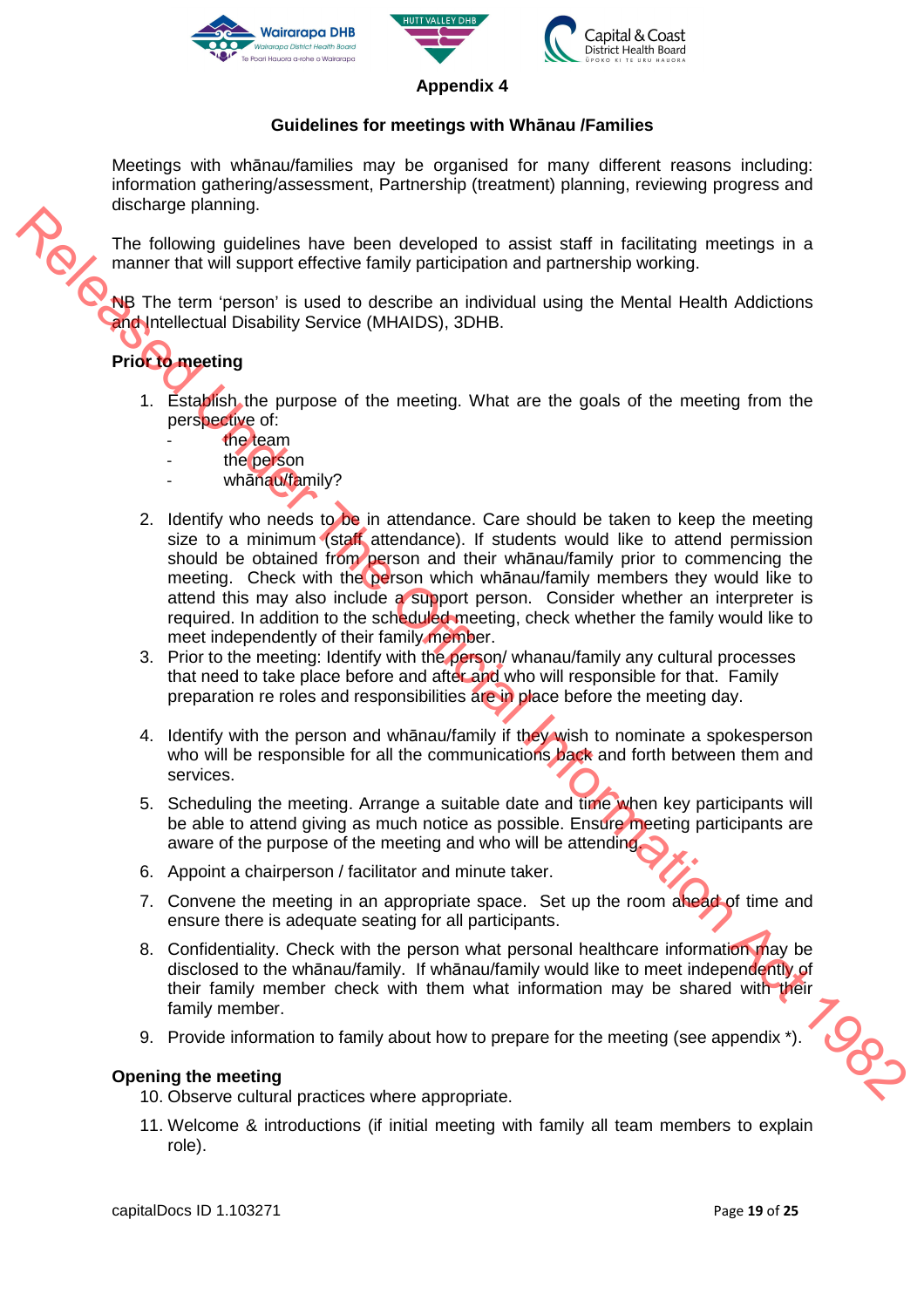





12. Confirm the purpose and timeframe for the meeting.

#### **Agenda**

- 13. Work through agenda items.
- 14. Seek the person's and whānau/family's view of current situation, proposed options and whether they have any concerns.
- 15. Assess the person's and whanau/family knowledge and provide information as required.
- 16. Check contact details remain current.

#### **Any Other Business**

17. Check with all participants whether there are any other items for discussion.

#### **Closing the meeting**

- 18. Summarise key points (including areas of agreement and dissent), decisions made and the agreed plan.
- 19. Thank family for attending.
- 20. Set date and time of next meeting (if applicable).
- 21. Observe cultural practices.

#### **Documentation**

- 22. Ensure attendance and views of all participants are clearly recorded particularly any areas of dissent.
- 23. Place a copy of the minutes in the clinical file and provide a copy to the person and their whānau/family. Fried Unicol Under Tropic Act 1982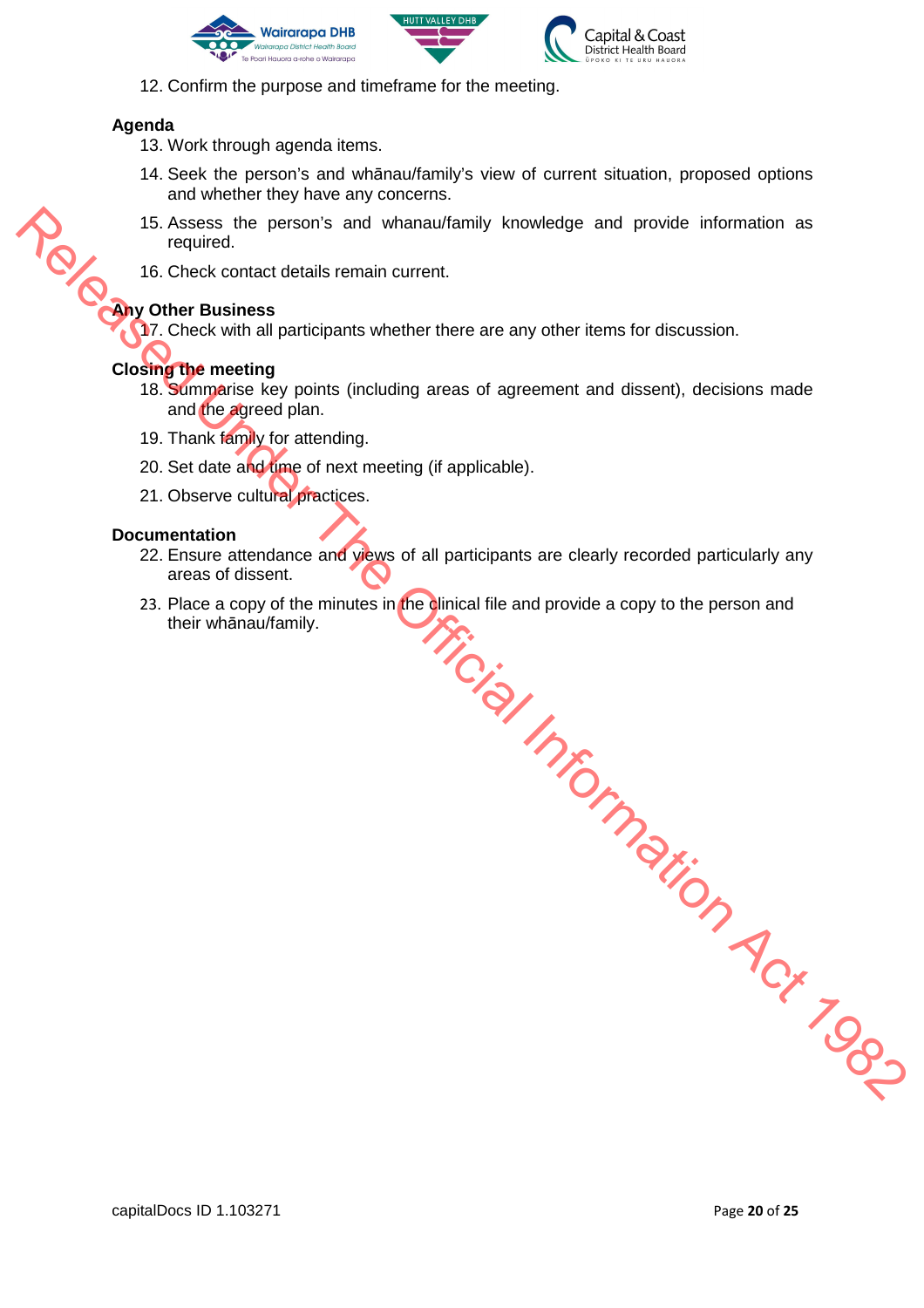





#### **Appendix 5**

## **Preparing for a Meeting with the Mental Health Team**

A meeting with your family member's care team or an individual clinician provides an important opportunity to:

- share information
- discuss and plan treatment together
- discuss what support might be needed for yourselves as family/ whānau.

To get the most out of your meetings with the mental health team, you may find it helpful to prepare.

#### **Suggested Ways to Prepare**

- **1. Clarify the purpose of the meeting and who will be attending**  Consider what you hope to get from the meeting. Are there specific items you would like to add to the agenda? A template is provided for your use on page 5.
- **2. Check with your family member whether they consent for their personal health information to be shared with you**

The mental health team will be able to share your family member's personal health information with you, if your family member consents to this. Please note, where consent is not given, only general information can be provided to you.

#### **3. Write down the questions you want to ask**

Don't rely on your memory. The following list of questions (page 2) may help you to prepare for your meeting with the mental health team / clinician and to work out what you need to know. You may not need answers to all of these questions and you may have other questions you would like to ask. The student is the method with the method is the properties.<br>
The most cut of your method is the control of your selves as family whan automobility<br>
of the most cut of your meetings with the metal health team, you may find

#### **4. Ask**

You have a right to get the information you need from the team. If a clinician gives you information you do not understand, ask him or her to explain it to you.

#### **5. Share information**

Consider whether there is any important information, you may have that the team may not be aware of e.g. things you may have noticed about your family member; changes in circumstance that may be affecting your family member. Keeping a record of your observations can be helpful.

#### **6. Make notes**

A record of the meeting will be maintained and a copy will be provided to you: however, you may like to make additional notes for your personal reference.

#### **7. Support person**

Support person<br>Consider whether you would like to bring a support person with you when attending<br>montings. For example, a friend, an organisation or an advocate. meetings. For example, a friend, an organisation or an advocate.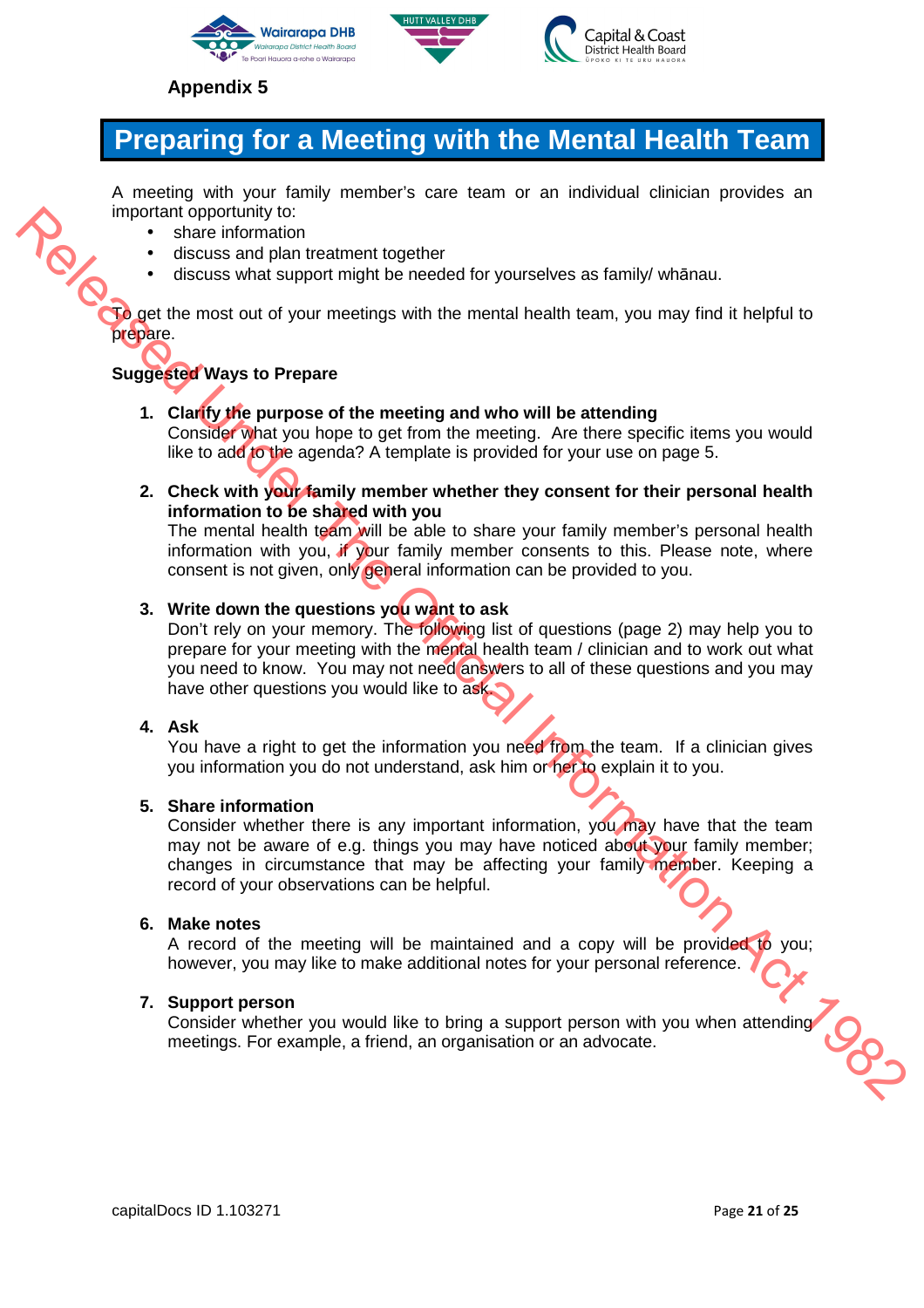



## **What Do I Need to Know? (Questions to Ask)**

## **Information Sharing**

| How much / what information is my family member happy to share with me?<br>$\bullet$           |  |
|------------------------------------------------------------------------------------------------|--|
| Can I see you separately from my family member?<br>$\bullet$                                   |  |
| Can I tell you things that will not be shared with my family member?                           |  |
| Will the information I provide to the team be held confidentially?                             |  |
| Will be informed about important meetings concerning their care and<br>$\bullet$<br>treatment? |  |

## **Health and Wellness**

| Can I see you separately from my family member?                                                                    | □      |
|--------------------------------------------------------------------------------------------------------------------|--------|
| Can I tell you things that will not be shared with my family member?                                               | □      |
| Will the information I provide to the team be held confidentially?                                                 | $\Box$ |
| Will <i>I</i> be informed about important meetings concerning their care and<br>treatment?                         | ◻      |
| <b>Health and Wellness</b>                                                                                         |        |
| What is my family member's diagnosis?                                                                              | $\Box$ |
| What symptoms suggest this diagnosis?<br>$\bullet$                                                                 | □      |
| If a diagnosis has not been made, what are the possibilities?<br>$\bullet$                                         | $\Box$ |
| Why has this happened to them?<br>$\bullet$                                                                        | $\Box$ |
| Will they recover?                                                                                                 | $\Box$ |
| Where can I get information about this condition?<br>$\bullet$                                                     | □      |
| What assessments have been done and what further assessments will be<br>needed?                                    | $\Box$ |
| Are there any concerns about my family member's physical health? If so, what<br>$\bullet$<br>will need to be done? | □      |
| How do we get a second opinion if we want one?<br>$\bullet$                                                        | □      |
| Max Jogs                                                                                                           |        |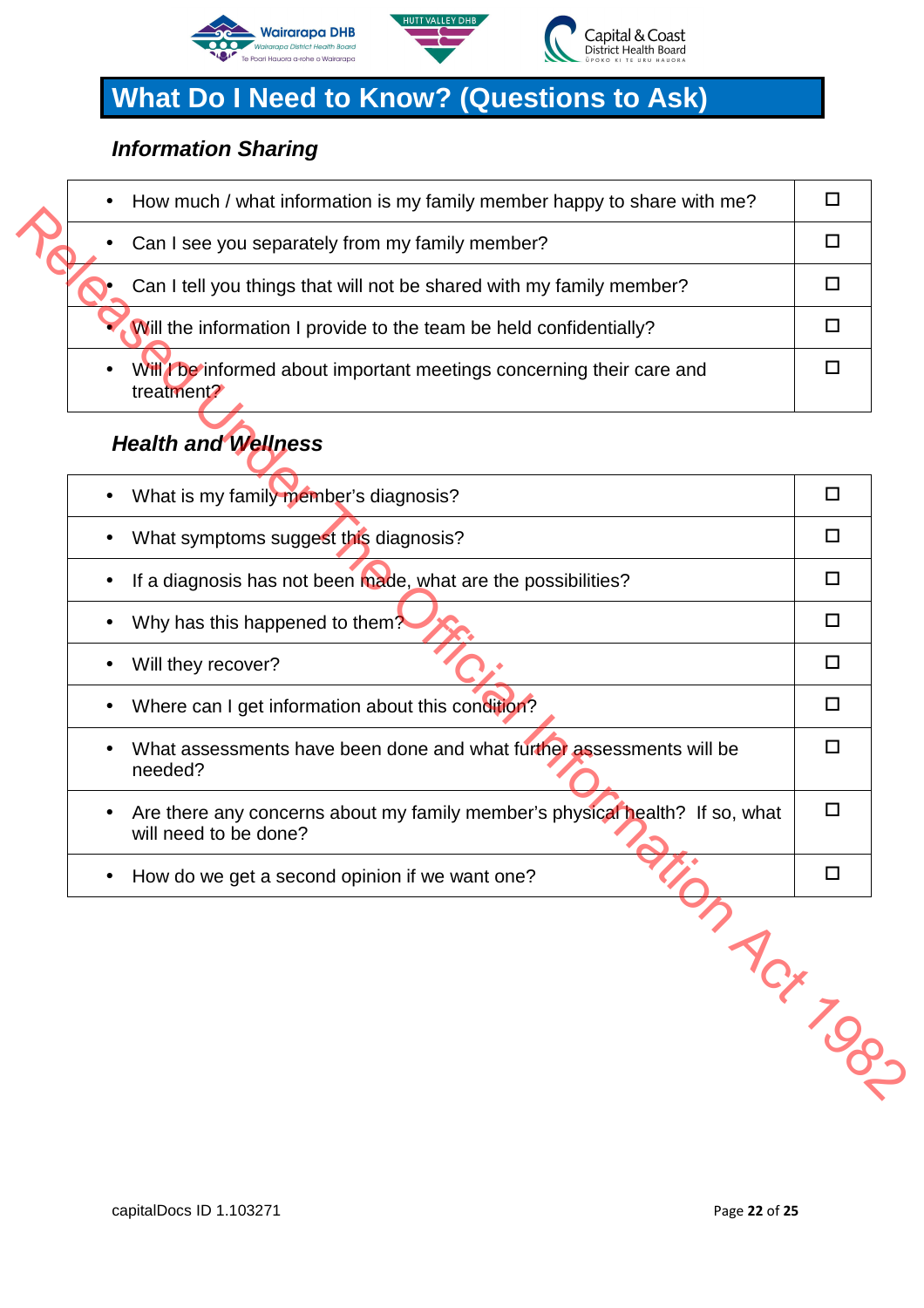



Capital & Coast<br>District Health Board

## **Care and Treatment**

| What are the aims of treatment?                                                                                                                            | □      |
|------------------------------------------------------------------------------------------------------------------------------------------------------------|--------|
| What are the treatment options?                                                                                                                            | □      |
| Would talking treatments be helpful (e.g. cognitive behavioural therapy, family<br>therapy)? If so, are they available locally?                            | $\Box$ |
| What happens if my family member refuses treatment?                                                                                                        | $\Box$ |
| Who will be involved in providing treatment?                                                                                                               | $\Box$ |
| What is the role of the care manager?                                                                                                                      | $\Box$ |
| Can we have input into decisions around treatment?<br>$\bullet$                                                                                            | $\Box$ |
| How long will my family member need treatment for?<br>$\bullet$                                                                                            | $\Box$ |
| What supports are available to assist my family member during treatment?<br>$\bullet$                                                                      | $\Box$ |
| What can I / we do to help?                                                                                                                                | $\Box$ |
| Are there any local self-help or family support groups that can help me to<br>$\bullet$<br>understand the illness and give me support?                     | □      |
| How can we receive a copy of the treatment plan and if relevant, a crisis plan?<br>$\bullet$                                                               | $\Box$ |
| <b>Medication</b>                                                                                                                                          |        |
| Will medication be used and why?<br>$\bullet$                                                                                                              | □      |
| What should the benefits of this medication be:<br>In the short term?<br>O<br>$\gamma_{\!\scriptscriptstyle \diamondsuit_{\!Z}}$<br>In the long term?<br>O | П      |
| What are the side effects?                                                                                                                                 | □      |
| How long will my family member need to take medication?                                                                                                    | □      |
| What will happen if the medication is stopped?                                                                                                             | $\Box$ |
| What are the signs that the dosage may need changing?                                                                                                      |        |
| Are there other medications that can be tried if this medication does not work?                                                                            |        |
|                                                                                                                                                            |        |

## **Medication**

| Will medication be used and why?<br>$\bullet$                                   | H |  |
|---------------------------------------------------------------------------------|---|--|
| What should the benefits of this medication be:<br>$\bullet$                    |   |  |
| In the short term?<br>$\Omega$                                                  |   |  |
| In the long term?<br>$\circ$                                                    |   |  |
| What are the side effects?                                                      | П |  |
| How long will my family member need to take medication?<br>$\bullet$            | П |  |
| What will happen if the medication is stopped?<br>$\bullet$                     | П |  |
| What are the signs that the dosage may need changing?                           |   |  |
| Are there other medications that can be tried if this medication does not work? |   |  |
| Will it cost anything?<br>$\bullet$                                             | Ш |  |
| Can we have written information regarding treatment options?<br>$\bullet$       |   |  |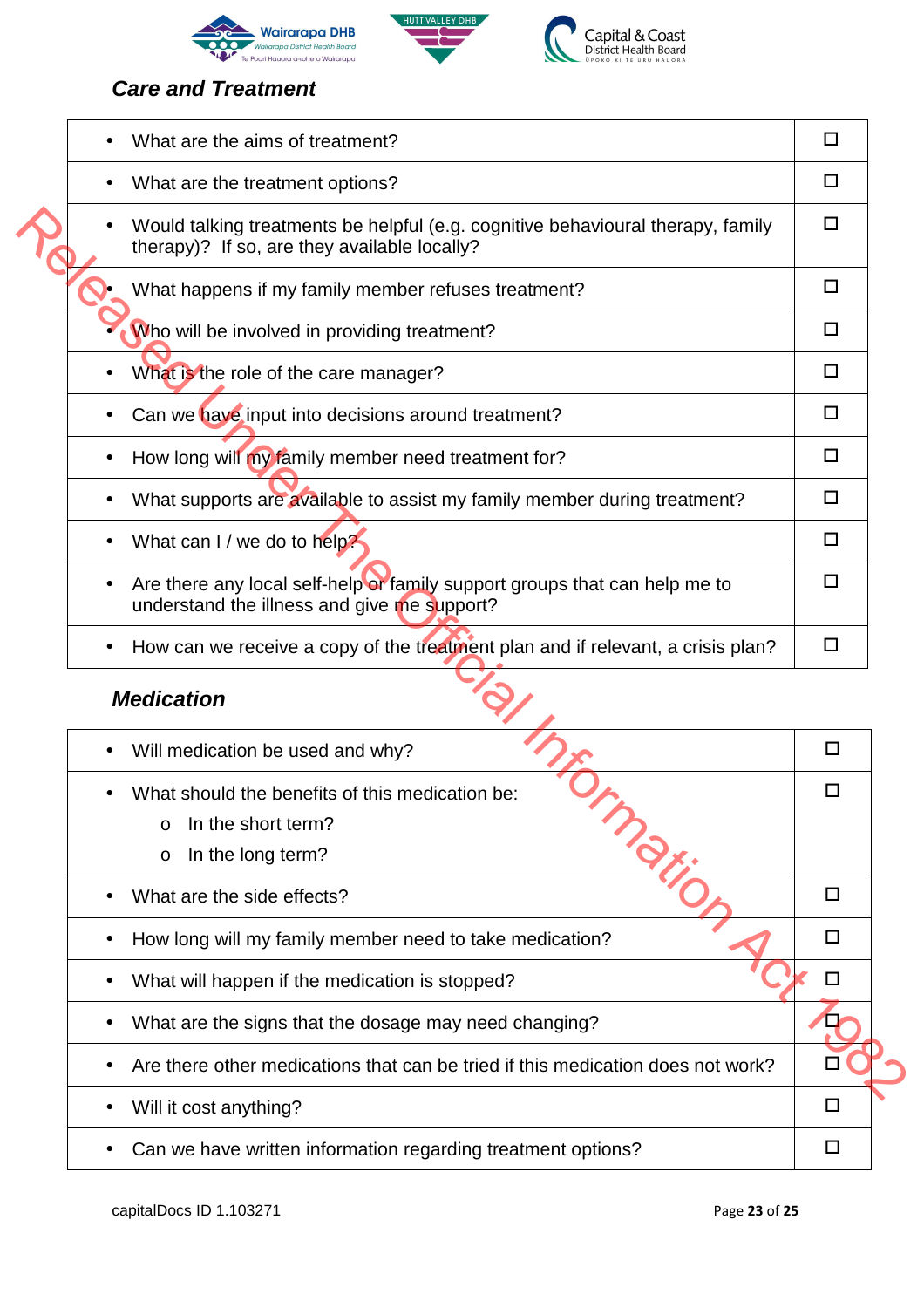





## **Hospital Treatment**

| Do they need to be admitted to hospital? If so, for how long?<br>$\bullet$           |  |
|--------------------------------------------------------------------------------------|--|
| Are there any alternatives to hospital admission?<br>$\bullet$                       |  |
| If they have to go into hospital, which one will it be?<br>$\bullet$                 |  |
| Will they be on a locked ward?<br>$\bullet$                                          |  |
| If they have short-term leave from the hospital, when and how will I<br>be informed? |  |
| How often will I be able to see them?                                                |  |

## **Discharge**

|           | If they have to go into hospital, which one will it be?                                        | □              |  |
|-----------|------------------------------------------------------------------------------------------------|----------------|--|
|           | Will they be on a locked ward?                                                                 | □              |  |
|           | If they have short-term leave from the hospital, when and how will I<br>be informed?           | $\Box$         |  |
|           | How often will I be able to see them?                                                          | □              |  |
|           | <b>Discharge</b>                                                                               |                |  |
|           | When will my family member be discharged?                                                      | $\Box$         |  |
|           | Will I be involved in discussions about my family member's<br>readiness to be discharged?      | □              |  |
| $\bullet$ | If I am not able to look after my family member when they are<br>discharged, what will happen? | □              |  |
|           | Will I be expected to help with anything e.g. medication?                                      | $\Box$         |  |
| $\bullet$ | What follow-up will there be after discharge?                                                  | □              |  |
|           | Can we re-access this service in future?                                                       | $\Box$         |  |
|           | How can we receive a copy of the discharge summary and crisis<br>plan?                         | $\Box$         |  |
|           | $\hat{Q}_{\cancel{Z}}$<br><b>Getting help</b>                                                  |                |  |
|           | Is there a key contact person we can speak to?                                                 | □              |  |
|           | How can I get in touch with you?                                                               | □              |  |
|           | Who do we contact if we have any concerns?                                                     | $\overline{u}$ |  |
|           | Who do we contact in an emergency?                                                             | $\Box$         |  |
|           | How often will there be meetings?                                                              | $\Box$         |  |
|           |                                                                                                |                |  |

## **Getting help**

| Is there a key contact person we can speak to?<br>$\bullet$             |  |
|-------------------------------------------------------------------------|--|
| How can I get in touch with you?                                        |  |
| Who do we contact if we have any concerns?<br>$\bullet$                 |  |
| Who do we contact in an emergency?                                      |  |
| How often will there be meetings?                                       |  |
| How do I make a complaint if I am unhappy with the service<br>provided? |  |